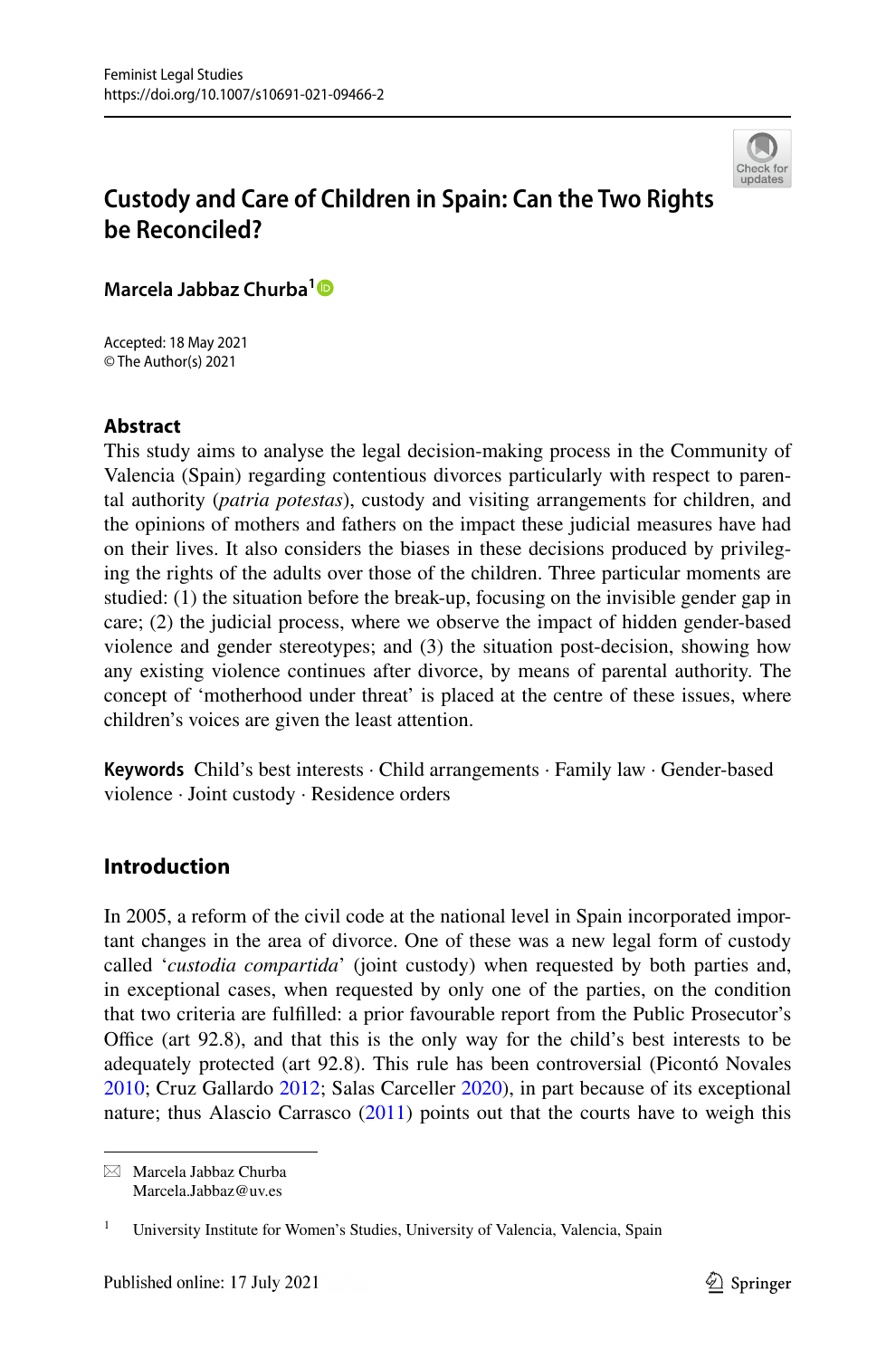rule on a case-by-case basis, and Campo Izquierdo ([2009\)](#page-20-2) questions the fact that the judge's jurisdictional function is limited by the existence of a favourable report from the Public Prosecutor's Office and with joint custody promoted as the preferred outcome. As shown in the data, over the last ten years the number of court decisions in favour of joint custody has increased signifcantly, marking a break from what had previously been the general rule of granting mothers sole custody as the best way to guarantee the well-being of children after a marriage is dissolved.

The legal changes may refect other changes taking place in society in several dimensions, specifcally in terms of the framework of thinking and social expectations related to fathers' involvement in care (Cozzolino and Williams [2017](#page-20-3)). But these transformations in the law and social expectations have not been accompanied by signifcant changes in shared parental responsibility in any objective way (Tobio [2012](#page-22-0); Fernández Rasines [2016](#page-20-4)). In the cases investigated, divorced fathers, with one exception, did not substantially change their participation in caring for their children. The rise in joint custody is not, therefore, a consequence of a change in gender patterns (Gálvez Muñoz [2016](#page-20-5)). We have observed in the cases analysed through interviews that fathers are often nominal custodians, as they actually transfer care tasks to women in their family (new partners, grandmothers, sisters).

Joint custody would perhaps be the most desirable option if there were no gender inequalities and, if women and men peacefully agreed on custody and responsibilities. However, the real circumstances of the mothers and fathers studied here are quite diferent and this decision takes place in the midst of a high level of confict, such that individuals are unable to resolve their own private confict, and therefore resort to legal battles.

The study was carried out at the request of the regional government of Valencia as part of the *Pacto Valenciano contra la Violencia de Género*, Valencia's Pact against Gender-based Violence.<sup>1</sup> Our university was asked to carry out a qualitative study to identify gender biases that occur in the legal decision-making process regarding parental authority (*patria potestas*), custody and visiting arrangements for children in the Valencian Community. $^{2}$ 

The study's object was defned as the views of mothers and fathers in contentious divorces about the process of the courts' decisions on diferent custody arrangements and the impact that these judicial measures have had on their lives.

The thesis of this article is that *custody* is a subjective right or an attribute of adults recognised by law, while *care* is a subjective right of children, which is less

<span id="page-1-0"></span><sup>&</sup>lt;sup>1</sup> On 10 April 2017, the Valencian Government called on representatives of political parties, economic and social agents, universities, feminist organisations, women's survivor groups, the nonproft sector, the media, the security forces, the judicial system and all branches of Valencian public administration to work on the Valencian Pact against gender-based and sexist violence. The Pact was signed on 18 September 2017 and was structured around 5 priorities, 21 objectives, and 293 measures aimed at eradicating violence against women. [http://sinmaltrato.gva.es/es/pacte-valencia-contra-la-violencia-de-genere-i](http://sinmaltrato.gva.es/es/pacte-valencia-contra-la-violencia-de-genere-i-masclista)[masclista.](http://sinmaltrato.gva.es/es/pacte-valencia-contra-la-violencia-de-genere-i-masclista) Accessed 18 June 2021.

<span id="page-1-1"></span><sup>2</sup> This study is part of Priority 3 of the Pact entitled *Coordinating Networks of Care for Women Victims of Gender-based and Sexist Violence and their Children*, Measure 9. The research results were published in the report by Jabbaz Churba and Díaz Martínez ([2020\)](#page-21-2).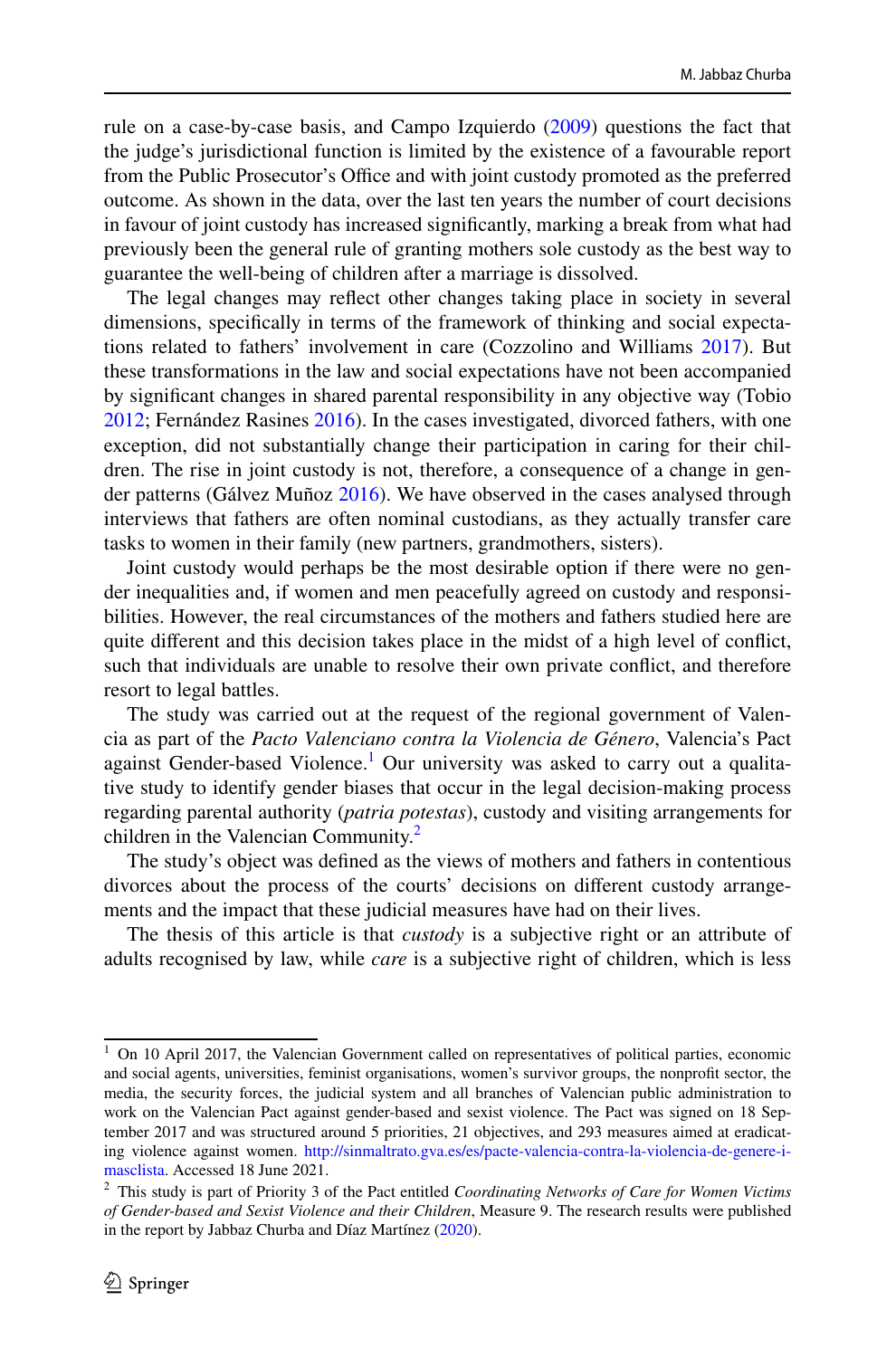valued in legal practice. Furthermore, when the case involves unreported genderbased violence, the court's decision does not enable calmer relations between the partners post-trial, but rather the confict, coercion and threats continue through other channels. The abuser, in order to regain some of the status lost after the divorce, uses his right to parental authority and questions the mother's control over everyday micro-decisions related to their children, such as school activities, parties, schedules, doctor's visits, as well as host of other issues.

However, the relationship between custody and care is complex. On the one hand, the experts, whom we consulted in this research using the Delphi technique (Linstone and Turoff  $2011$ ), indicated that children need, in the first place, stable, clear and close links with their parents or at least one of them. The experts explain how relatives and close associates can provide care support but not replace this close, everyday parental role. However, when there is gender-based violence, contact with the father can be harmful and therefore, these situations cannot be addressed in a simple court decision. Rather, the institutional attention must be holistic, providing the children with an information service about their legal situation and the psychological support available. As Gaitán Muñoz [\(2018](#page-20-6)) points out, it is necessary to review the concept of being a minor and to enable children to exercise their rights and citizenship in a real way.

In our study, there were strongly rooted assumptions among the professionals, both legal and psychological, about the supposed need for custody to be shared in order to safeguard parental ties with children following the break-up. But even if its importance is assumed, why should joint custody be favoured when there are several possibilities? Contact with both parents can occur in various combinations and with varying degrees of intensity, better suited to family dynamics. There are many formulas: for example, exclusive custody could be granted to whomever has the willingness and time to care, with extensive contact arrangements for the other parent. That said, the importance of contact must not be overestimated with respect to care needs, especially when there is confict (Gilmore [2006\)](#page-21-4). It is also highly questionable for children to be forced to maintain contact with a parent when they do not want to, without any action on the part of the court to identify the source of their refusal. Moreover, Fehlberg et al. ([2018\)](#page-20-7) point out that family law has fallen into the error of assuming a concept of formal equality, trying to balance rights without understanding the diferent situations experienced by women, men and children in the process of separation.

In an ideal world, shared responsibility, and consequently joint custody, would be desirable because care would be directly carried out by both parents. However, oftentimes this is not the reality in contested divorce cases with real-world custody disputes.

### **The Regulatory Framework**

The 2005 reform of the Spanish Civil Code introduced joint custody as a legal concept and opened up a controversy that still continues because it leaves many legal grey areas (Picontó Novales [2010;](#page-21-0) Cruz Gallardo [2012](#page-20-0); Salas Carceller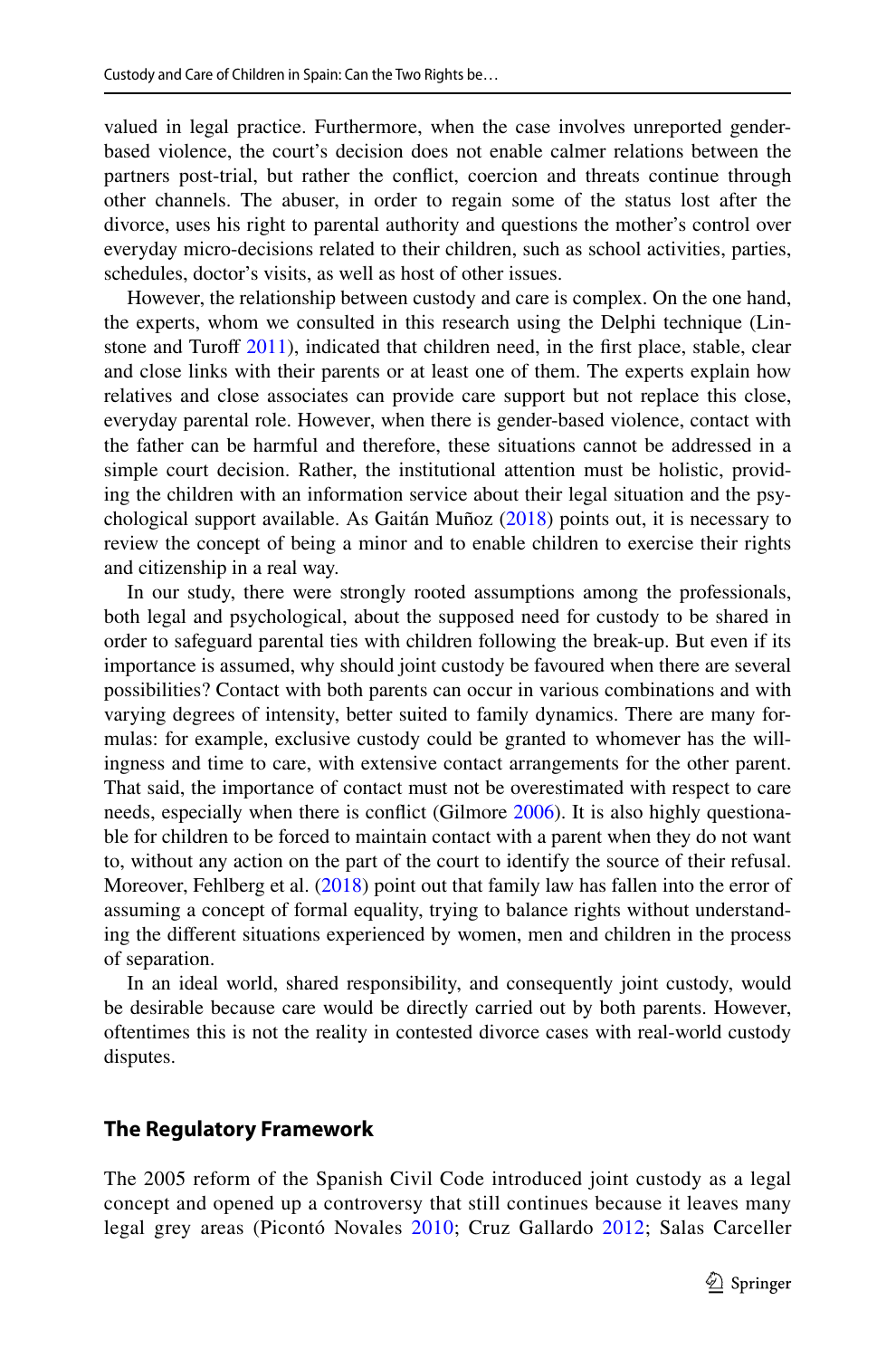[2020\)](#page-21-1). One view favours greater use of joint custody as the preferred option, even when there is confict between the former partners, arguing that it encourages shared parental responsibility and ensures continuity of the bonds with both parents after the seperation. The other considers that the courts should not automatically favour any residence or custody arrangements, but should work on a case-by-case basis, because of the possibility of unreported situations of gender-based violence.

The earliest debates revolved around the fact that the child's best interests were considered an 'indeterminate good', which would be clarifed long afterwards in Law 26/2015 of 28 July, *Modifying the System for Protecting Children and Adolescents*. Children were included as direct victims of gender-based violence and their right to be informed, and heard was established. However, even now, the merits of this law have not been fully translated into legal practice. Faced with this situation, some autonomous communities—Catalonia, Valencia, Aragon, the Basque Country, and Navarre—promoted laws to 'solve' the problem of the ambiguity involved in interpreting the child's best interests. The laws established that joint custody was the preferred regime for post-divorce arrangements, even in situations of confict between the ex-partners. In the Community of Valencia, Law 5/2011 of 1 April was passed *On the Family Relations of Children Whose Parents Do Not Live Together*, commonly known as Imposed Joint Custody, which, as explained by Judge José Conde Pumpido García [\(2011](#page-20-8)), has been the subject of heated social and legal controversy since being passed.

In 2013, the Supreme Court Ruling 495/2013 gave new impetus to joint custody and stated that "it should be considered normal and even desirable, because it allows the right of children to have a relationship with both parents to be efective, even in crisis situations, whenever possible".

Finally, in 2016, Valencia's Joint Custody Law was repealed by the Constitutional Court because the autonomous community did not have legal authority to establish such a law, which is the responsibility of the state. However, the substantive debate and the social and legal controversies continue to be very much alive.

In our research, we move away in part from the legal debate because we are interested in investigating how court decisions contain moral and ethical criteria when evaluating forms of post-divorce arrangements (Hacker [2008](#page-21-5)). In this context, judges and prosecutors may assign diferent importance to the psychological, material, educational and medical interests of children, and they may tend to value the present or prioritise the future. Additionally, there are studies that indicate that judicial reasoning is highly conditioned by judicial traditions (Hunter [2015\)](#page-21-6) and that those who deviate from these rules face institutional resistance and being excluded themselves. Our interest is also directed towards what Gil-more ([2006\)](#page-21-4) shows about the importance for the child's well-being of maintaining a relationship with both parents, either through contact with the non-resident parent or through a shared residence agreement. But the research evidence does not support the courts' adopting an automatic presumption of contact and warns that family situations in all their complexity must be taken into account. Contact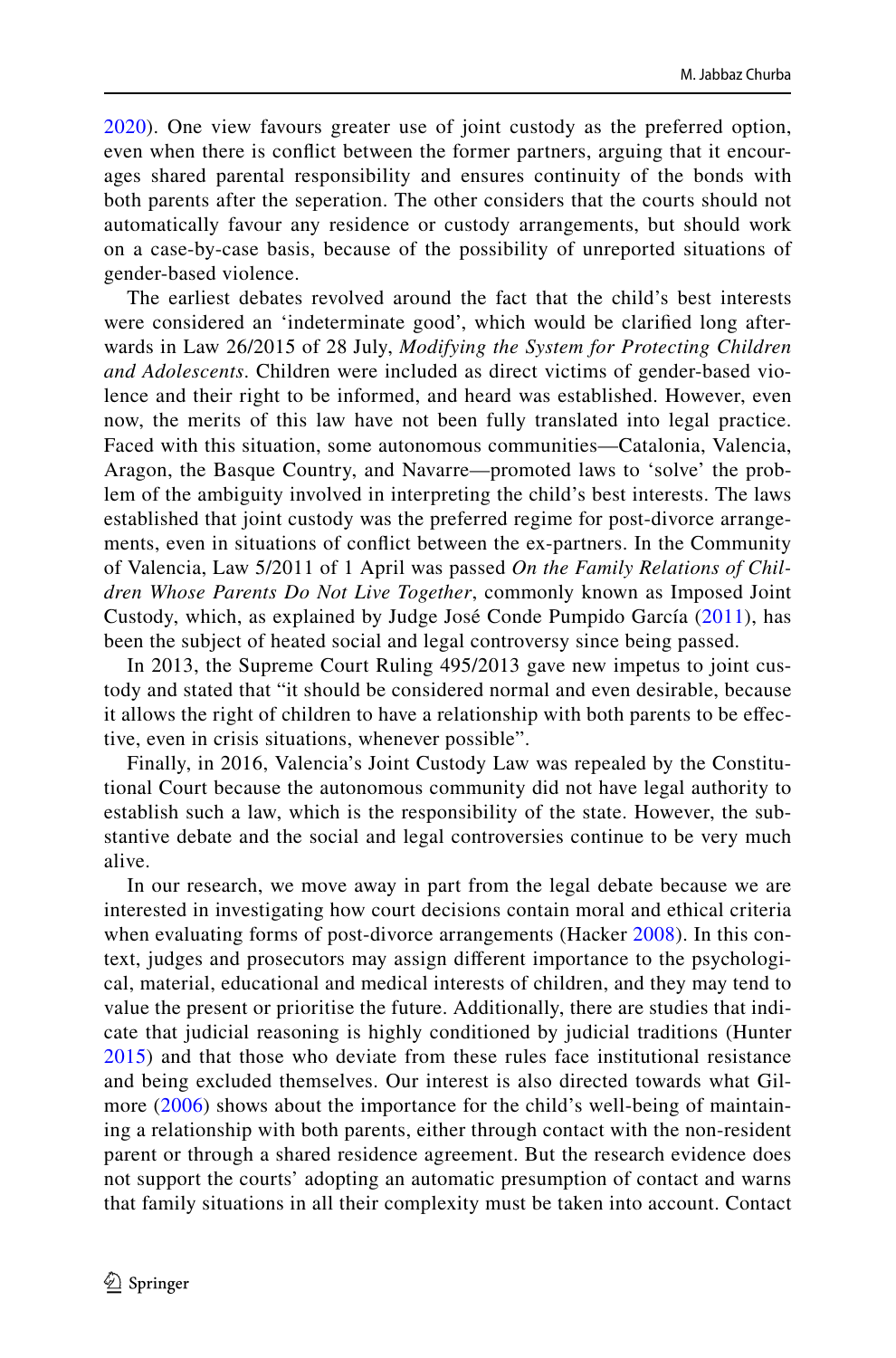with the non-resident parent may be beneficial, but it may also be associated with risks to the child's welfare.

## **Methodology**

The study used a strategy that combined several sources and techniques to produce and collect data (Jick [1979](#page-21-7); Morgan [1983](#page-21-8)) and was carried out at diferent levels. Statistics from official agencies relating to divorce and gender-based violence were used and information was collected through interviews, consultations with experts, review of court judgements, and direct observation.

One of the problematic issues was defning the sample of women and men involved in the divorce process, because some of the groups that signed the Pact against Gender-based Violence—those in favour of joint custody—wanted the study to be restricted to cases of gender-based violence.<sup>[3](#page-4-0)</sup> But the feminist associations that were signatories,<sup>[4](#page-4-1)</sup> claimed that this was not a desirable criterion as a significant proportion of women suffer violence in silence, without legal complaint.

In the end the sample was defned as women and men who dispute the custody of their children in court.<sup>[5](#page-4-2)</sup> Therefore, cases where parties were able to agree privately over child arrangements are not included in the study.

In the frst part of the feldwork, semi-structured interviews were conducted. A total of thirty interviews were conducted, including seventeen mothers and thirteen fathers who were not related to each other. The criterion for inclusion was that they were involved in litigious cases taking place during the period from 2011 to 2017, from the time the Joint Custody Law was passed in the Community of Valencia until one year after its repeal (when we carried out the feldwork). We sought to include a maximum diversity of cases in relation to socio-economic level, occupation and number and age of the children involved.<sup>6</sup>

We used the Delphi technique (Linstone and Turoff [2011\)](#page-21-3) to consult two *advice communities* (Dalkey [1967](#page-20-9)) or expert groups. Delphi was developed at the RAND Corporation in the 1950s by Helmer, Dalkey and Gordon in the area of national defence, to obtain long-term forecasts. Lindstone and Turoff  $(2011)$  $(2011)$  point out that the frst key characteristic of this technique is the application of questionnaires, with preservation of anonymity in the responses, to a panel of experts, and the second is resending questionnaires focusing on the divergences between the experts, in

<span id="page-4-0"></span><sup>&</sup>lt;sup>3</sup> The law does not permit joint custody when gender-based violence is present. Nonetheless, we have identifed cases where the courts grant it even when there is gender-based violence in the a family history.

<span id="page-4-1"></span><sup>&</sup>lt;sup>4</sup> The 12 signatory feminist associations (see [https://n9.cl/bawlr\)](https://n9.cl/bawlr), included the Federation of Progressivist Women (*Federación de Mujeres Progresistas*) and the Association of Separated and Divorced Women (*Asociación de Mujeres Separadas y Divorciadas*), two leading groups championing feminist rights.

<span id="page-4-3"></span><span id="page-4-2"></span><sup>&</sup>lt;sup>5</sup> According to data from the General Council of the Judiciary in 2017, in Spain, cases involving disputes over the custody of children represent 20.1%, compared to 79.9% where there is mutual agreement.  $6$  The interview guide, the questionnaires using the Delphi technique and the details relating to the sample of interviewees are available at <https://www.uv.es/marijab/ANEXOS.pdf>. Accessed 18 June 2021.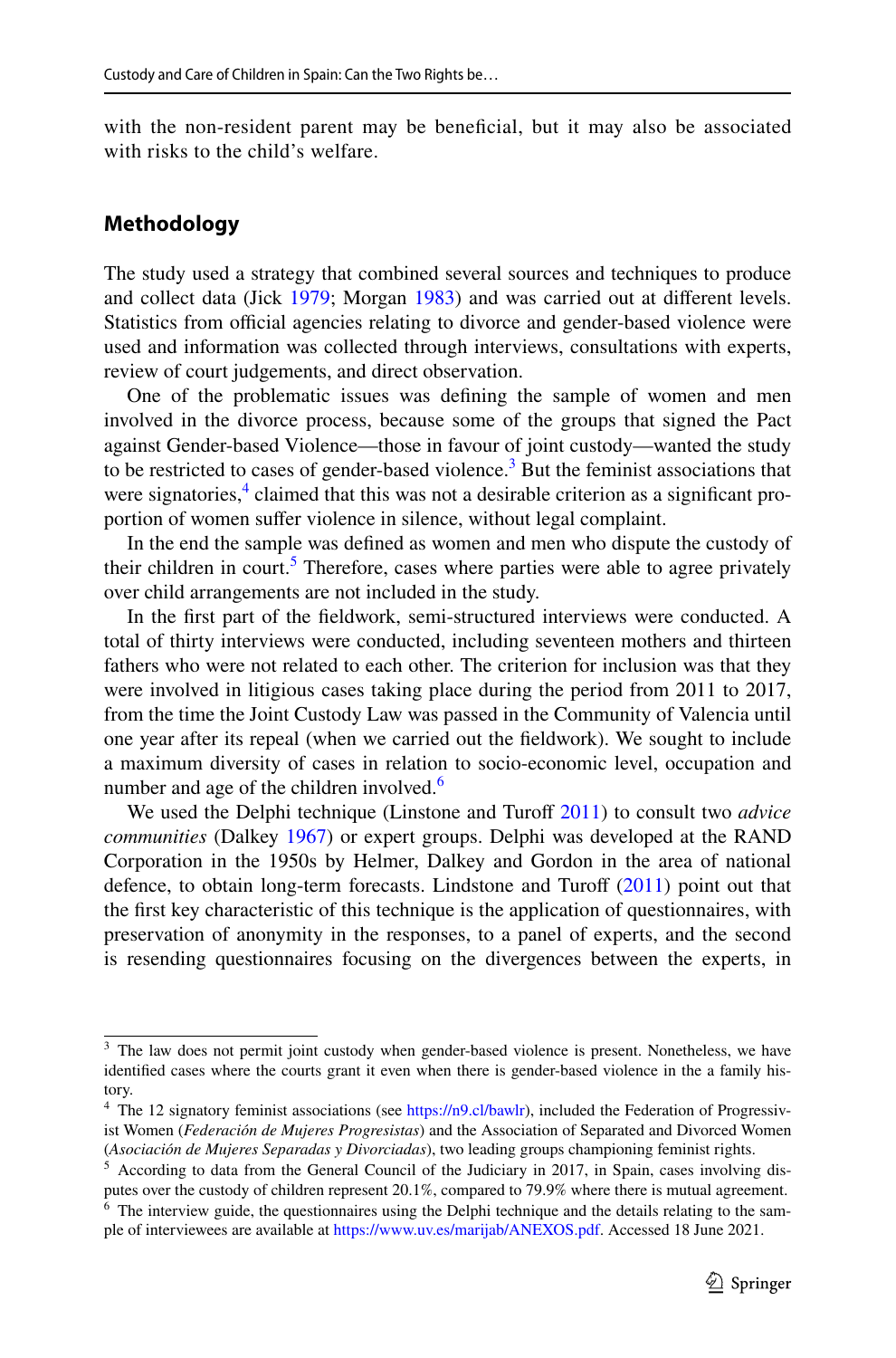several rounds. A key beneft of experts' participation is their ability to participate in a group communication process asynchronously at times and places that are convenient for them. Delphi may be "a method for structuring a group communication process, but it is not a method intended to produce consensus. The number of rounds should be based on when stability in responses is achieved, not when consensus is achieved" (Lindstone and Turoff [2011](#page-21-3), 1714) These authors also indicate that Delphi is currently being applied in multiple ways, as support for group decisions or collaborative knowledge systems and collective intelligence.

In this research I worked with two groups of experts. The frst, linked to the area of law, in which ten people participated: two judges, two prosecutors, three trial lawyers and three non-governmental organisation (NGO) lawyers. The second, related to professional psychology, included seven people: two forensic psychologists, three professionals from support services in family meeting centres and two from victim support for gender-based violence. Participants in each advice community did not know the identities of the other members and, to ensure that this remained the case, the questionnaires were sent out to them and received by individual email.

What we were interested in was obtaining solid arguments on central issues that we had previously identifed at the interview stage.

In preparation for the frst round of consultations, we prepared two questionnaires, one for the legal professionals, another for the psychology professionals. The questionnaires include closed and open questions, seeking participants' views on how cases of disputed custody are dealt with. Once the responses were received, they were analysed and compared with each other and the main diferences were identifed. Based on the meaningful diferences, we defned two second questionnaires (again, one for law and one for psychology). On these second questionnaires, the professionals were asked to answer the questionnaire by contrasting their arguments with those given by other participants. As a result of this technique, we did not expect to obtain consensual answers, but we did obtain well-founded statements from experts located in or related to the institutional system.

The last technique used to collect information was direct observations at public services for victims of violence and family meeting points.

The analysis of the empirical material collected through these techniques followed the method of 'grounded theory' (Glaser and Strauss [1967](#page-21-9)) in which data are interpreted in the light of previous theoretical categories, but also through other categories (themes and sub-themes) that emerge from empirical material and feld notes. The analysis is, in short, a process of deconstruction and reconstruction in the form of a pyramid. At the base, we have hundreds of pages of narratives and descriptions, from which the categories that are used to interpret the phenomenon under analysis are extracted.

### **Some Data on Joint Custody**

The impact of the change in the law has been very signifcant. In 2009, joint custody accounted for 9.6% of the total number of court decisions on custody and child arrangements in Spain, and for 9.3% in the Community of Valencia. In the period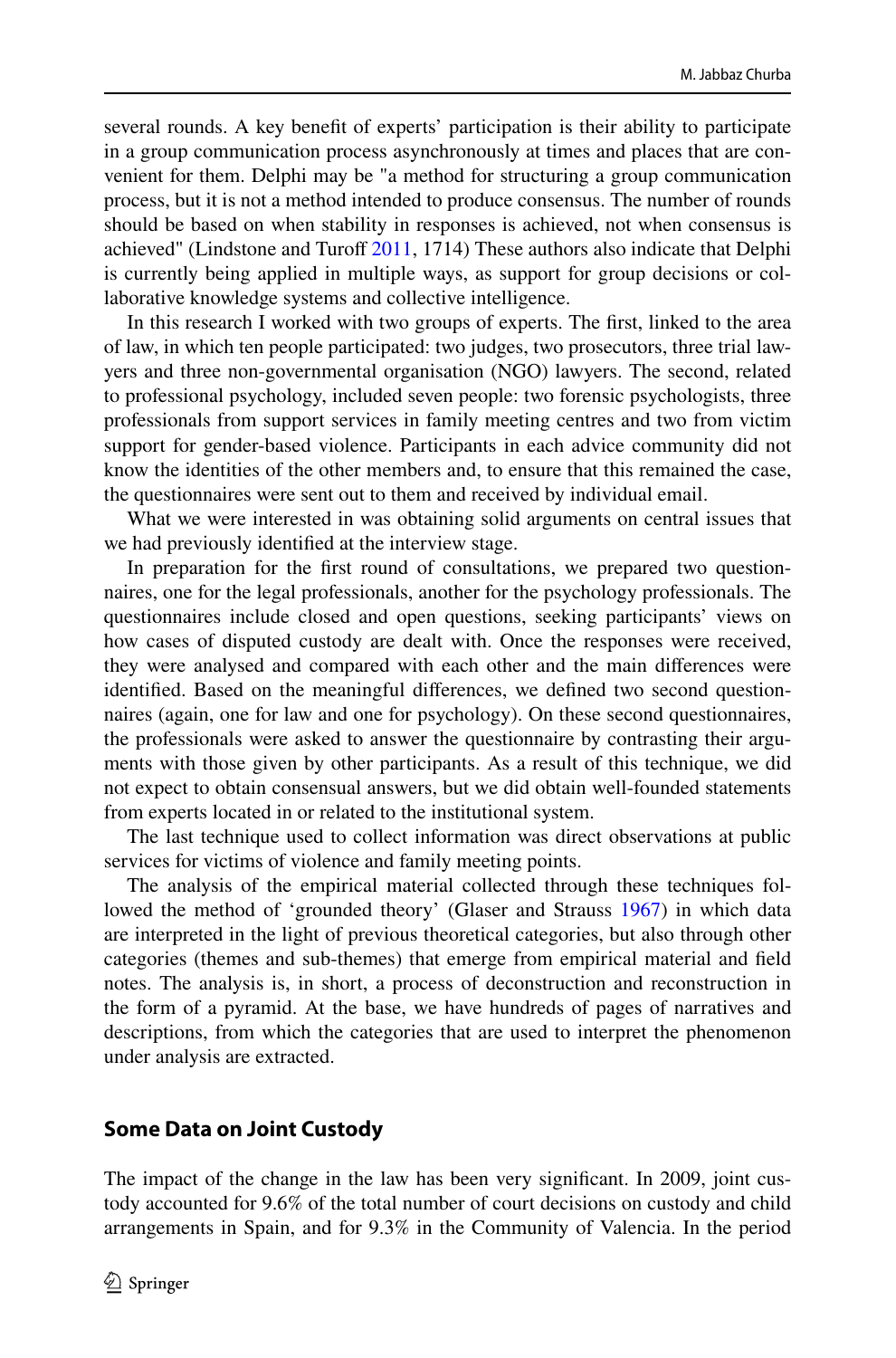

<span id="page-6-0"></span>**Fig. 1** Proportion of divorces resulting in joint custody in the Community of Valencia and Spain (2009– 2017). *Source*: Compiled by the author from the General Council of the Judiciary's statistics on annulments, separations, and divorces

considered, the volume of joint custody tripled in Spain, where it rose to 30% and quintupled in the Community of Valencia, where it reached 42.8% (Fig. [1\)](#page-6-0).

This growth was at the expense of exclusive maternal custody, which nevertheless still accounted for the majority of child residence arrangements. The average for exclusive maternal custody in Spain fell from 84% in 2009 to 64% in 2017, while paternal custody remained constant in the same period, at around  $5\%$  of the total.<sup>[7](#page-6-1)</sup>

If we consider only contested divorces, in Spain, the judgments of shared custody are lower than the values in Fig. [1,](#page-6-0) around 19% (data from the General Council of the Judiciary [2016\)](#page-21-10). This implies that, in cases of confict, judges and prosecutors have been prudent in applying the Supreme Court's opinion indicating that this was the desirable regime for the post-divorce settlement.

The existence of a mixed legal framework in Spain as a whole has generated an asymmetric map around the court rulings on which of the parents (or both) will have custody. In 2017, we can observe that, among the autonomous communities that had their own laws favouring joint custody as the preferred arrangement, most have much higher figures than the national total (Fig. [2\)](#page-7-0): the Basque Country (37%), Aragon (41.5%), the Valencian Community (42%) and Catalonia (47%). In contrast, in regions such as Extremadura and Murcia they barely reached 16% and 17%.

## **Analysis of the Interviews**

We defne three moments in analysing the interviews:

<span id="page-6-1"></span> $7$  Compiled by the author from the General Council of the Judiciary's statistics on annulments, separations, and divorces [https://www.poderjudicial.es/cgpj/es/Temas/Estadistica-Judicial/Estadistica-por](https://www.poderjudicial.es/cgpj/es/Temas/Estadistica-Judicial/Estadistica-por-temas/Datos-penales--civiles-y-laborales/Civil-y-laboral/Estadistica-de-nulidades--separacion-y-divorcios--INE-/)[temas/Datos-penales--civiles-y-laborales/Civil-y-laboral/Estadistica-de-nulidades--separacion-y-divor](https://www.poderjudicial.es/cgpj/es/Temas/Estadistica-Judicial/Estadistica-por-temas/Datos-penales--civiles-y-laborales/Civil-y-laboral/Estadistica-de-nulidades--separacion-y-divorcios--INE-/) [cios--INE-/](https://www.poderjudicial.es/cgpj/es/Temas/Estadistica-Judicial/Estadistica-por-temas/Datos-penales--civiles-y-laborales/Civil-y-laboral/Estadistica-de-nulidades--separacion-y-divorcios--INE-/). Accessed 30 Oct 2019.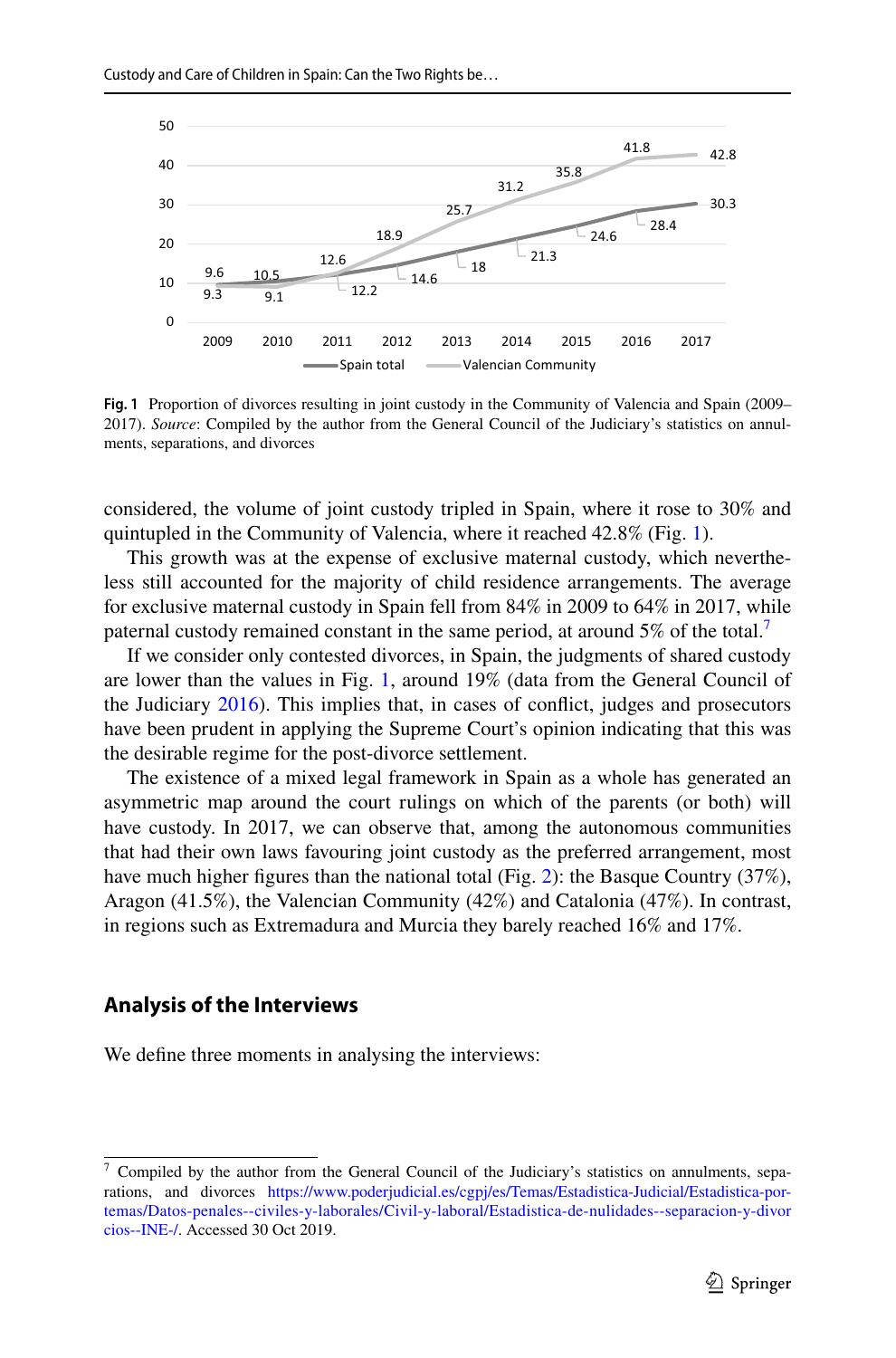

<span id="page-7-0"></span>**Fig. 2** Joint custody by autonomous community in 2017 (% of the total number of child arrangements orders). *Source*: Compiled by the author from the General Council of the Judiciary's statistics on annulments, separations, and divorces

- 1. The situation before the break-up, focusing on the invisible gender gap in care (Díaz et al. [2016](#page-20-10));
- 2. The judicial process: the incidence of gender-based violence and *the mothers' dilemma* (Elizabeth et al. [2010\)](#page-20-11), the double standards applied to women and men when arguing about a parent's capacity to care; the court rituals that require short, specifc responses and do not allow for the complex processes that are at the root of the disputes to be recounted; and
- 3. Exploring how the confict is continued by other means, post-judgment, through economic abuse (Watson and Ancis [2013\)](#page-22-1) and custodial harassment (Elizabeth [2017](#page-20-12)), leading to what we term *motherhood under threat*.

#### **First moment: The Impact of Divorce on the Gender Gap**

In the analysis and interpretation of the interviews, we have tried to draw attention to the structural inequalities in couple relationships, which are difcult to perceive, linked to pre-break-up care roles (Díaz et al. [2016;](#page-20-10) Moreno et al. [2018](#page-21-11)):

He helped with the housework if I wasn't there, especially in the afternoon, after picking the children up from school. Before the separation began, he became a captain in the national police, working mornings. And I, in my job, I had a rotating schedule, with a week of mornings and a week of afternoons, and, for the sake of the children, I volunteered always to do afternoons, even though I earned less. In the morning, I'd do the housework, took the children to school, brought them home, fed them, and left them with my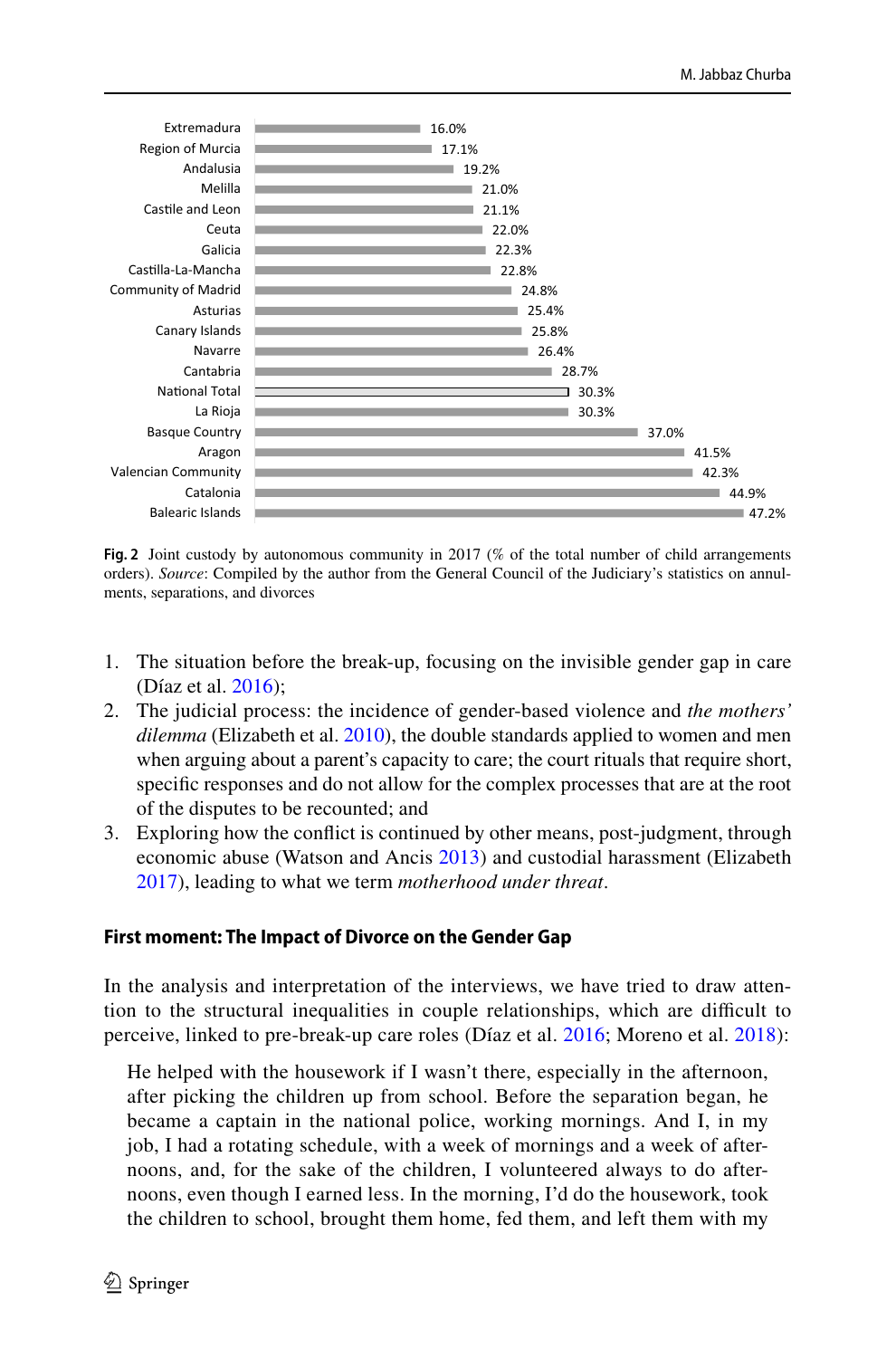| Total of divorces                      | 11.191 | 100%   |
|----------------------------------------|--------|--------|
| The man pays an allowance to the woman | 907    | 8.10%  |
| The woman pays an allowance to the man | 70     | 0.60%  |
| Neither partner pays an allowance      | 10.213 | 91.30% |

<span id="page-8-0"></span>**Table 1** Divorces between spouses of diferent sex in the Community of Valencia, following which spouse pays a compensatory allowance, 2017 *Source*: Compiled by the author from the General Council of the Judiciary's data

sister to take them back to school at three. I sacrifced myself because that's how it was, but I think I was stupid, because I could have said "No, I also have the right to fnish at three in the afternoon, that's mid-afternoon, and in the summer I can spend the whole afternoon with my children". (Ana)

In her account, Ana describes the dynamics of the couple, her sacrifces and her husband's privileges. With respect to the unpaid work at home, he contributes but the work is not 'his': he takes care of the children while she is away; she has already done the main chores during the morning, alone, when the children are away. With respect to paid work, she changes her shift, so that her wages and her situation in the company are worse, while he is promoted to captain. The gender gap in care impacts on the wage situation of both, but in opposite directions, with a wage penalty for the mother and a bonus for the father (Simonsen and Skipper [2012;](#page-21-12) Prince Cooke [2014\)](#page-21-13).

Previous sacrifces, lost earnings from caring for children and postponing career development are not compensated for fnancially after the break-up. Perhaps neither the former spouses, nor the jurists who have to make decisions, nor even the women themselves who have been involved in these situations are aware that the *mother's surrender* involves an economic and professional impact on them. Nevertheless, it impacts in the short term and in the immediate present when their personal sacrifces occur. And it impacts on their future, on their professional development and their retirement pension. This lack of recognition of the economic consequences of the mother's surrender can be seen in the fact that judges rarely make use of an existing legal tool to compensate for the possible worsening of the economic circumstances that separation or divorce may cause for one of the spouses, which is the 'compensatory allowance'. Only in 8.1% of divorces does the man pay the woman a compensatory allowance (see Table [1\)](#page-8-0). In 91.3% of cases there is no compensatory pension.

Furthermore, marital break-up itself can entail new economic costs for both members of the former couple: (1) from losses due to the division of assets; (2) because services for the upkeep of the home itself, previously assumed by the couple, now have to be paid by a single person; and (3) the costs of the legal process itself, including paying for lawyers and expert opinions. Figure [3](#page-9-0) summarises the economic costs that can come with a divorce process, impoverishing those involved.

But if women's former contributions to the family are not recognised, women can be penalised twice over. First, this is due to the lack of economic compensation for their past sacrifices and second, because they have to face divorce in a worse off economic situation, having less time at their disposal than their ex-partners who, moreover, delegate care to other women (mothers, sisters, grandmothers, girlfriends).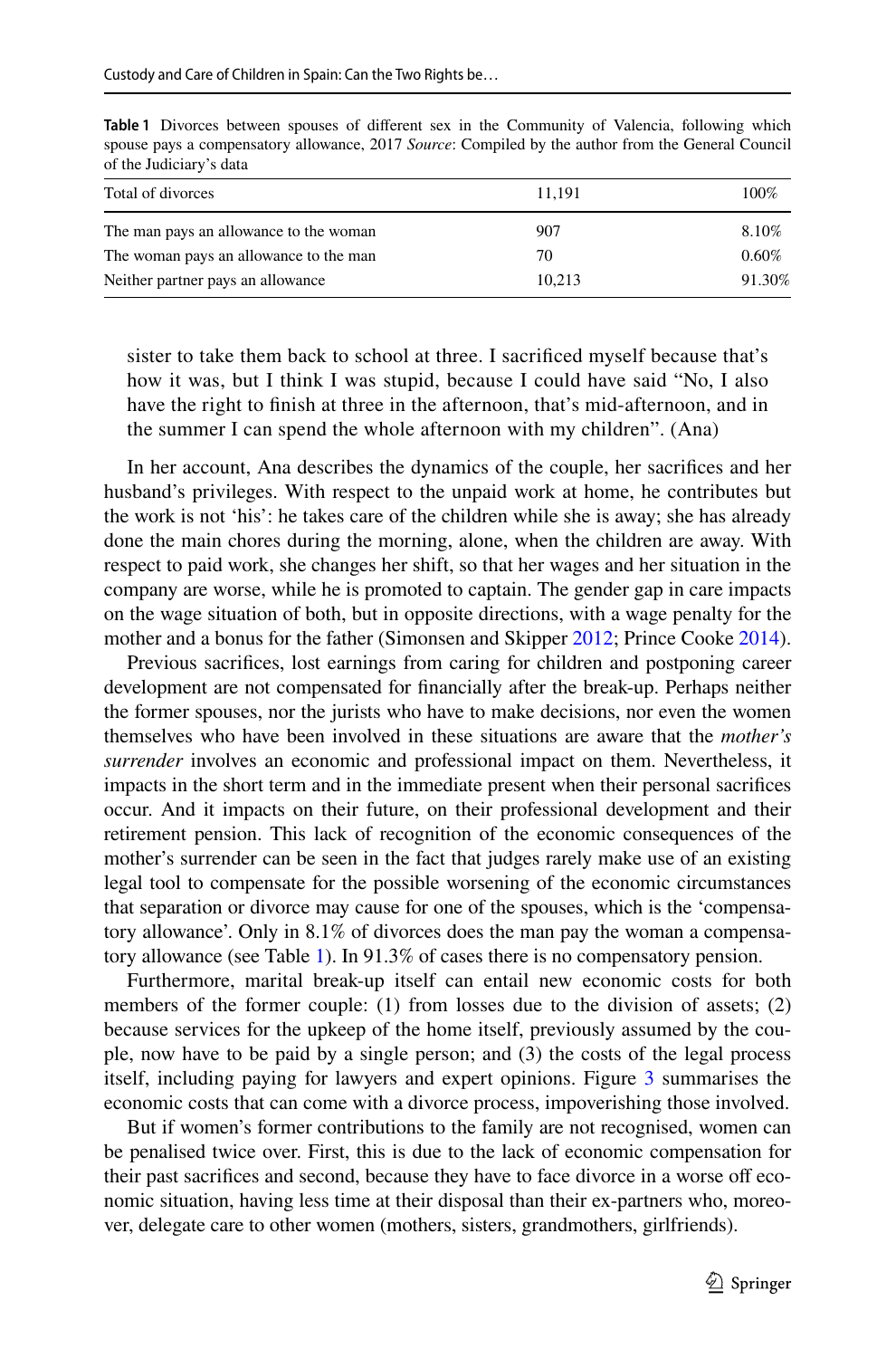| It is<br>While living as a couple, a gender gap concerning care is established:<br>usually<br>turning down a promotion or reducing one's workload to have more<br>invisible<br>time to devote to care has an impact on income with immediate effect,<br>but also has an effect in the long term. |                                                  |
|--------------------------------------------------------------------------------------------------------------------------------------------------------------------------------------------------------------------------------------------------------------------------------------------------|--------------------------------------------------|
| DIVORCE-RELATED FACTORS                                                                                                                                                                                                                                                                          | NEW SITUATION                                    |
| Aspects with major impact: each                                                                                                                                                                                                                                                                  | All the housing expenses that were previously    |
| partner ends up with only half the                                                                                                                                                                                                                                                               | shared as a couple must be faced alone (rent,    |
| assets as a result of their division.                                                                                                                                                                                                                                                            | mortgage, supplies).                             |
| Aspects specific to                                                                                                                                                                                                                                                                              | Child maintenance (in case of exclusive          |
| divorce                                                                                                                                                                                                                                                                                          | custody).                                        |
| proceedings: trial fees (lawyers,                                                                                                                                                                                                                                                                | Further expenses (vary, difficult to determine). |
| experts, detectives, etc.)                                                                                                                                                                                                                                                                       | Compensatory allowance (only in 8% of cases).    |

<span id="page-9-0"></span>**Fig. 3** Summary of the economic factors involved in divorce. *Source*: Compiled by the author from interviews

## **Second Moment: The Legal Process**

The myth of Hera, the vengeful goddess who punished Zeus, his lovers, and their children, is a stereotype that remains deeply rooted in our culture. And this label of the woman who would do anything for revenge sometimes leads real women to show less willingness to engage with a legal system they see as working against them. Rodríguez and Bodelón in their ethnographic work in Barcelona's gender violence courts observe that

in general, women were seen and heard to be demoralised, frustrated, and/or disappointed with the way the criminal system was working, some even considered that everything they did "had no point"… for a wide variety of reasons, they had a certain urgency to fnish with everything involved with the complaint they had fled, in order to get "a little peace and quiet" (2014, 113).

In Spain,  $65\%$  of cases of gender-based violence are not reported, $\frac{8}{3}$  $\frac{8}{3}$  $\frac{8}{3}$  and therefore, from the outset, they are invisible to the Family Courts where the former partners fght for custody.

<span id="page-9-1"></span><sup>&</sup>lt;sup>8</sup> "[O]f the total number of women who have suffered physical or sexual violence from one of their partners during their lives, or have been afraid of one, 26.8% reported what happened to the police, and 1.7% went to court directly to fle a complaint. Given that 6.4% of women do not testify in court, there are still 65% of women who have been victims of physical or sexual violence, or fear of them, who neither the police nor the courts have any knowledge of" (Ministry of Health, Social Services and Equality [2015](#page-21-14), 175).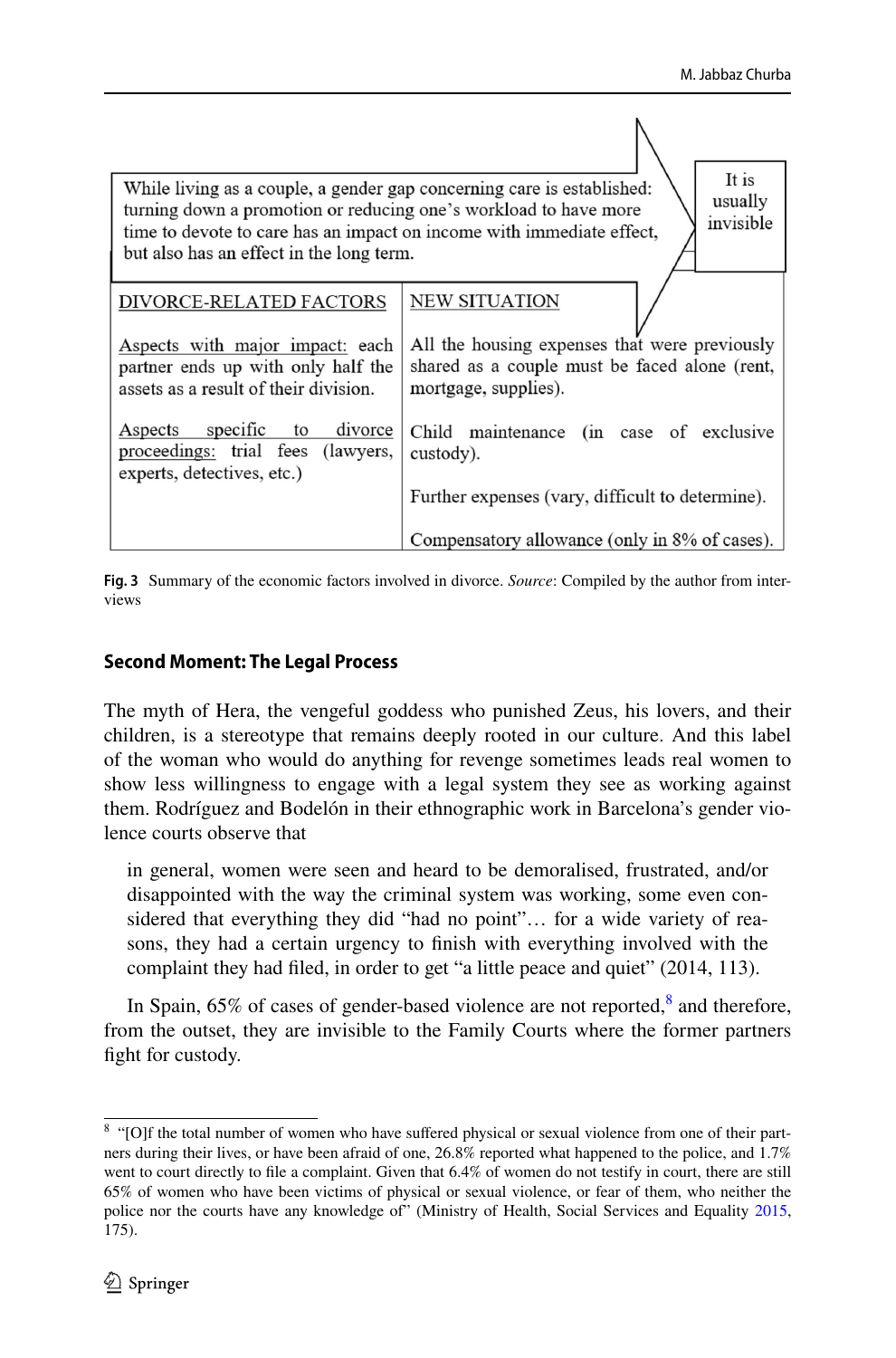So look, you just don't know what to do… They were going to say that I was taking the child away from him… and in fact that was the argument he used in the family court. And it worked out quite well for him… The typical mother… who wants revenge, taking the child away from you and all that. Well, that feeds the myth of the vengeful woman or that… besides, I don't know where he got it from, because it was me who filed the lawsuit, "so I've gone off with another woman and then she feels rejected and that's why she wants to take my children away from me". I'm sorry, but I'm the one who said enough! (Virginia)

In custody disputes, the incidence of gender-based violence is varied. It can be either explicit or implicit. But when a complaint is made in the criminal courts, if there is a divorce trial pending, this generates fairly generalised suspicions, which have led the group of experts from the General Council of the Judiciary to indicate:

Reviewing a number of sentences handed down by the Criminal Courts and Specialised Sections of the Provincial Courts calls attention to that the fact that the victim's being involved in separation or divorce proceedings is used as a criterion to undermine her credibility, despite the fact that… it can be seen that in cases of separation there is an increased risk that the woman may sufer an attack<sup>[9](#page-10-0)</sup>

In the courts, when such a bias occurs, it re-victimises women, because it is precisely when a woman fles for divorce and there is a history of gender-based violence that her risk of sufering violence increases (Hayes [2017](#page-21-15)). The General Council of the Judiciary expert group warns that there should not be any deliberate misconstruction, because these are not false allegations.

October was the provisional hearings. You arrive there trembling, and I didn't report the gender violence for fear of not being believed, of being thought to be using it for the separation… as we women are so manipulative and carry it in our genes. You have this fear that you will not be believed and you also doubt that it is happening to you: "How can it be that, with my training, I'm in this situation and have not been aware of what was happening?" I blamed myself. I blamed my women friends who were psychologists and social workers. But I didn't tell them everything that was happening to me, of course. I covered it up, you're ashamed. (Estela)

They told me that as long as I was breastfeeding, I'd have custody… and then in the gender-violence trial, they asked me how I'd endured it for so long if I was having such a bad time. (Virginia)

The mother is faced with the dilemma of reporting the negative consequences that the father's visits have on their children, with the fear of being disbelieved and accused of animosity towards her ex-partner (Elizabeth et al. [2010\)](#page-20-11). They fear being construed as hostile and that their statements will have a negative impact on psycho-logical reports or the outcome of the trial. Harrison ([2008\)](#page-21-16) asks whether women are

<span id="page-10-0"></span><sup>9</sup> Practical Guide to Law 1/2004 *On Comprehensive Protection against Gender-based Violence* General Council of the Judiciary [2016](#page-21-10), 202.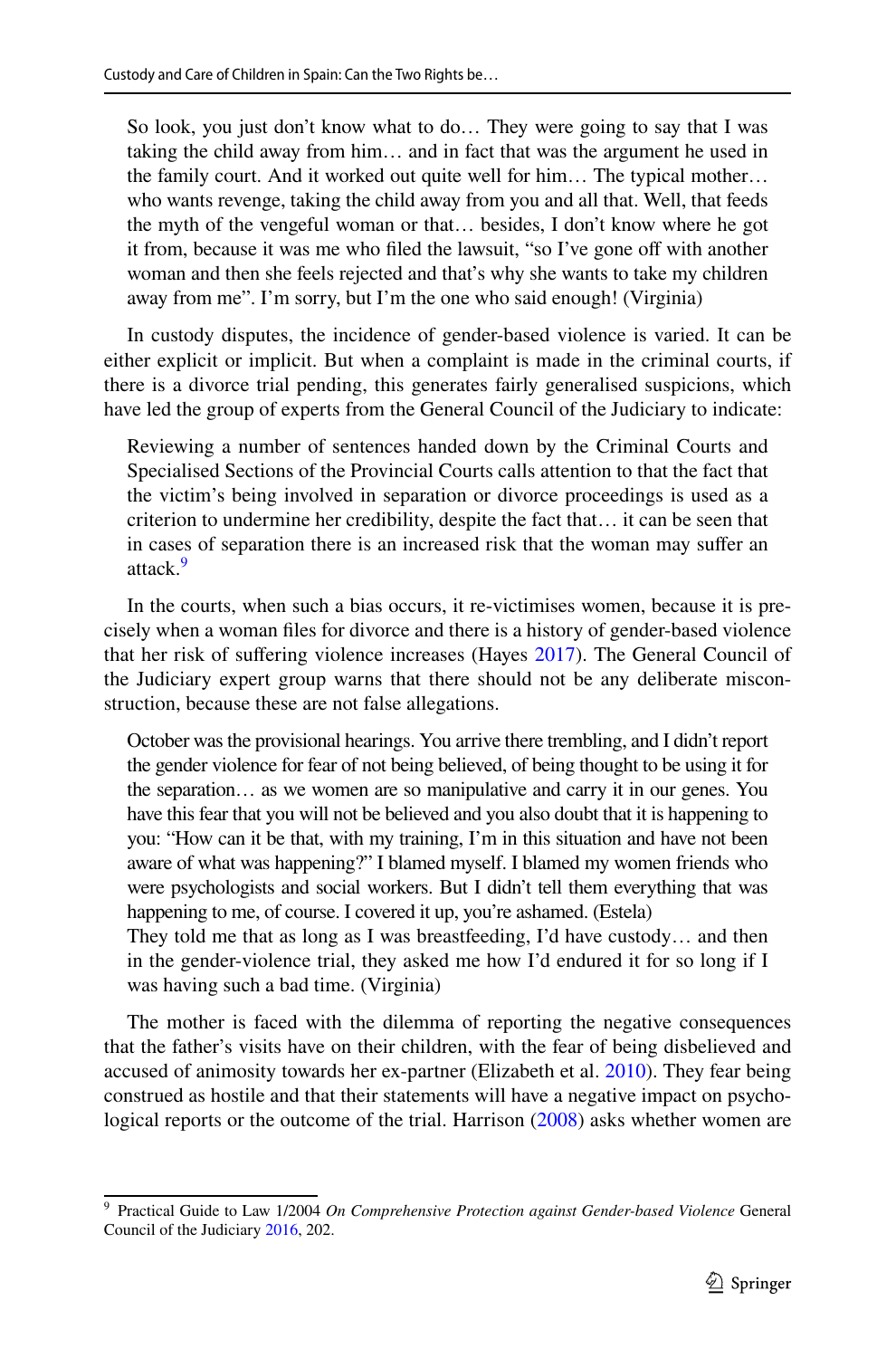being relentlessly hostile or appropriately protective. They need to tell their story to protect their children from joint custody.

I saw negligence in care: lack of hygiene, a lot of it. Once I saw a cigarette burn, due to negligence, that is, I am not saying that he burned her, but he was smoking. So I told him, I say: "Hey, what's this?" And he replies: "I was with some friends, and she came running and got burned". Yeah, man, but it's a cigarette burn and she came crying. (Celia)

For a month now, he [a four-year-old boy] has been more accepting [going to spend the night at his father's]. But he asks me: "Am I sleeping here with you tonight?" A friend told me: "Well, he'll be saying the same to his dad, because children are very manipulative". But for your son to tell you in tears, "Mummy, don't put me in pants to go to Daddy's house, put my nappy on, because Daddy says that otherwise I'll pee on the foor". And the cost of it! He was using nappies until he was three. And of course, his dad was blackmailing him with "If you wet my bed…" Typical of the things he'd say to me too. (Virginia)

In our study, we observed that the courts provide almost no protection for children when their mothers report gender-based violence. Only 9.1% have any protection for children.<sup>[10](#page-11-0)</sup> Reyes Cano  $(2015, 214)$  $(2015, 214)$  $(2015, 214)$  points out that, according to her research, 96% of children were present when their mother was assaulted by their father, thus establishing violence in their lives on an everyday basis. Thirty per cent witnessed beatings, kicking, hair pulling, pushing or saw their father grabbing their mother by the throat, the injuries caused, etc., and 96% witnessed mostly insults, humiliation, death threats, breaking objects, perceiving the tension and threat in the environment, as well as the suffering of their mother. It is worth noting that 36% of the cases suffered direct aggression.

In the following testimony, we observe how the lack of coordination between family courts and gender-based violence courts can exacerbate the daily dilemma of mothers with children living with gender-based violence (Lindauer [2012](#page-21-18)):

If I had her [the girl], he was calm. If he had her, he thought I was going of with someone else. And then when I reported the GBV [she was already in divorce proceedings], the GBV judge told me "until the trial is over, don't let him have her". He became obsessed because he didn't see the girl for a while and I wasn't respecting the contact arrangements. Then, a month and a half later, because the trial was delayed for fve months, well then I let him see her, through my sister. (Luisa)

Anxiety also arises around how to explain to children what is happening. Neither their mother, nor their father, nor any public service tells them what is happening in their family or what will happen to them in the legal proceedings.

<span id="page-11-0"></span><sup>&</sup>lt;sup>10</sup> Data for the third quarter of 2018, for Spain, General Judicial Council.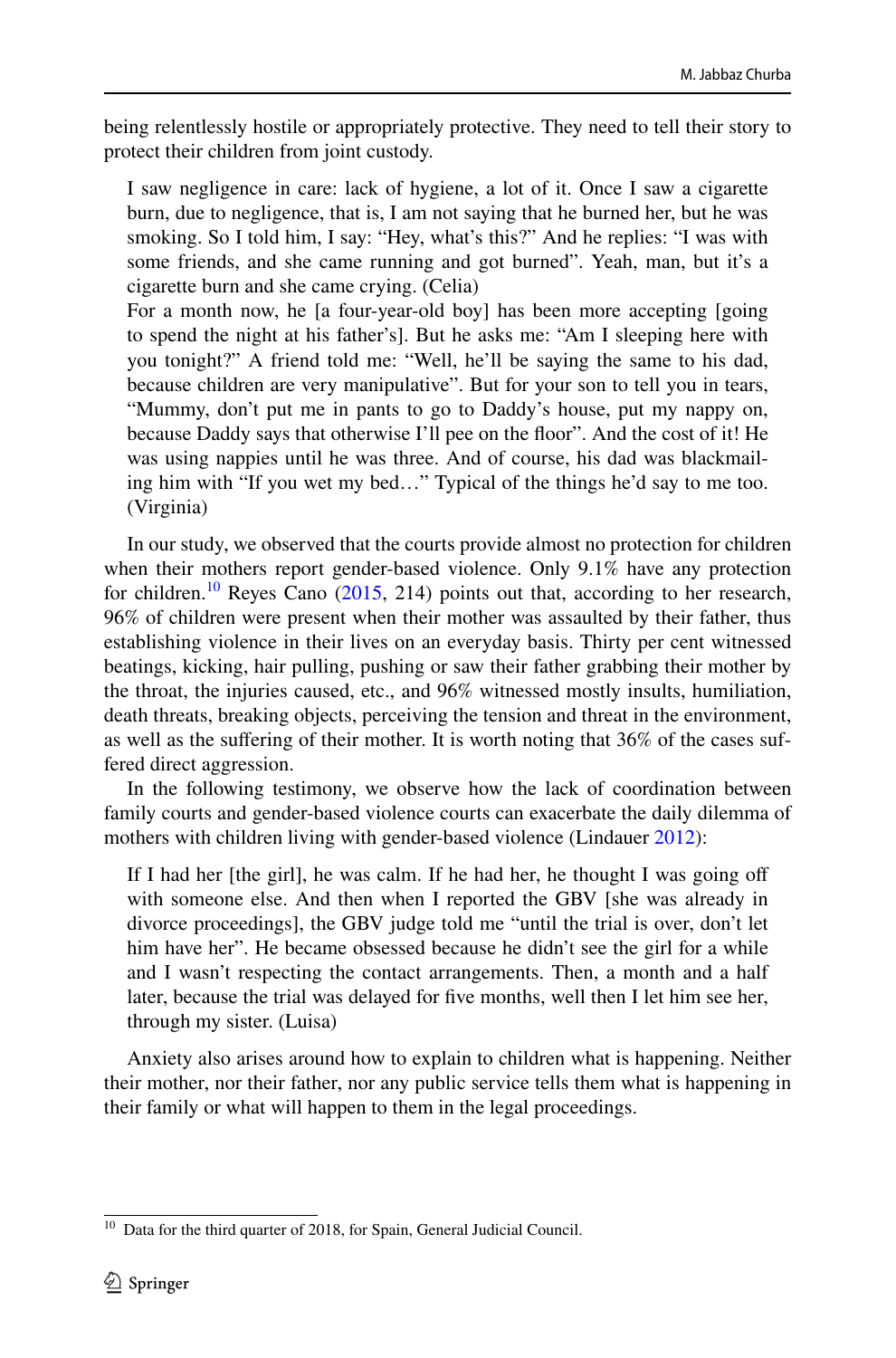If the child comes home one day in distress, saying "Let's go to dad's house because I have to take him some drawing or other" … "Well, sweet, we can't go because dad's probably out shopping" … "No, I don't think so. Let's go to dad's house" … And you make up a story so that you don't have to explain to him why he can't go… Simply because he's a three-and-a-half-year-old boy, no, and then the next day he comes back and says, "No, dad told me that it's you who doesn't want to see him and that there's a restraining order. And that's why we couldn't go to his house," you know? (Yolanda)

Children are not just witnesses but, as the law now recognises, direct victims, even though the phrase '*I didn't do anything to the child*' continues to resonate in the courts' corridors:

I've had him three months in a wheelchair, and a month and a half on crutches. Now he's fne. Physically, he has nothing—he's had MRI scans, he's been in hospital… And the only turning point, and I don't want to say it because I'm not objective, was when he started going to sleep at his father's house. One day he got out of school and the next day he couldn't walk. The pain was real, and he was crying day and night. But the paediatrician told me, "I don't know why he's not walking". Now he's fne. The psychologist has been with him and she made him fip the way he was thinking. (Verónica)

Children may also be abused as a means of exercising power and control over women (Bancroft and Silverman [2002](#page-20-13); Hayes [2012](#page-21-19) and [2017\)](#page-21-15). But in addition to possible physical assaults, the children are also subjected to micro-violence, such as being deprived of their own belongings:

His stufed toys… they're at his [father's] house, and he doesn't let him take anything from here. Because he says they are his things [the father's]. Of course the boy comes back from school with a picture he likes and says, "Mum, keep it here". Or they give him a book and he says, "We've got more books here, let's keep it here". But you know that because he's signed him up for art, he'll want all the drawings from the class, because he's paying for it. They're subtle things, but he's not free to have his own things and take them and bring them where he wants. You can see that your child resents it, of course—it's his stuff! (Adela)

In the interviews, the fathers do not usually admit that they use violence. They even fnd excuses for the judges when they are arrested or are subject to a restraining order, blaming it on media pressure:

With so much news about a judge being clobbered when a woman is killed and he hadn't issued restraining orders, you understand that, because of media pressure, the judge gives you a restraining order, just in case something happened, even though you've done nothing. And, come the trial, that leaves an element of doubt as to whether you are an abuser, even if it was a false accusation. (Juan)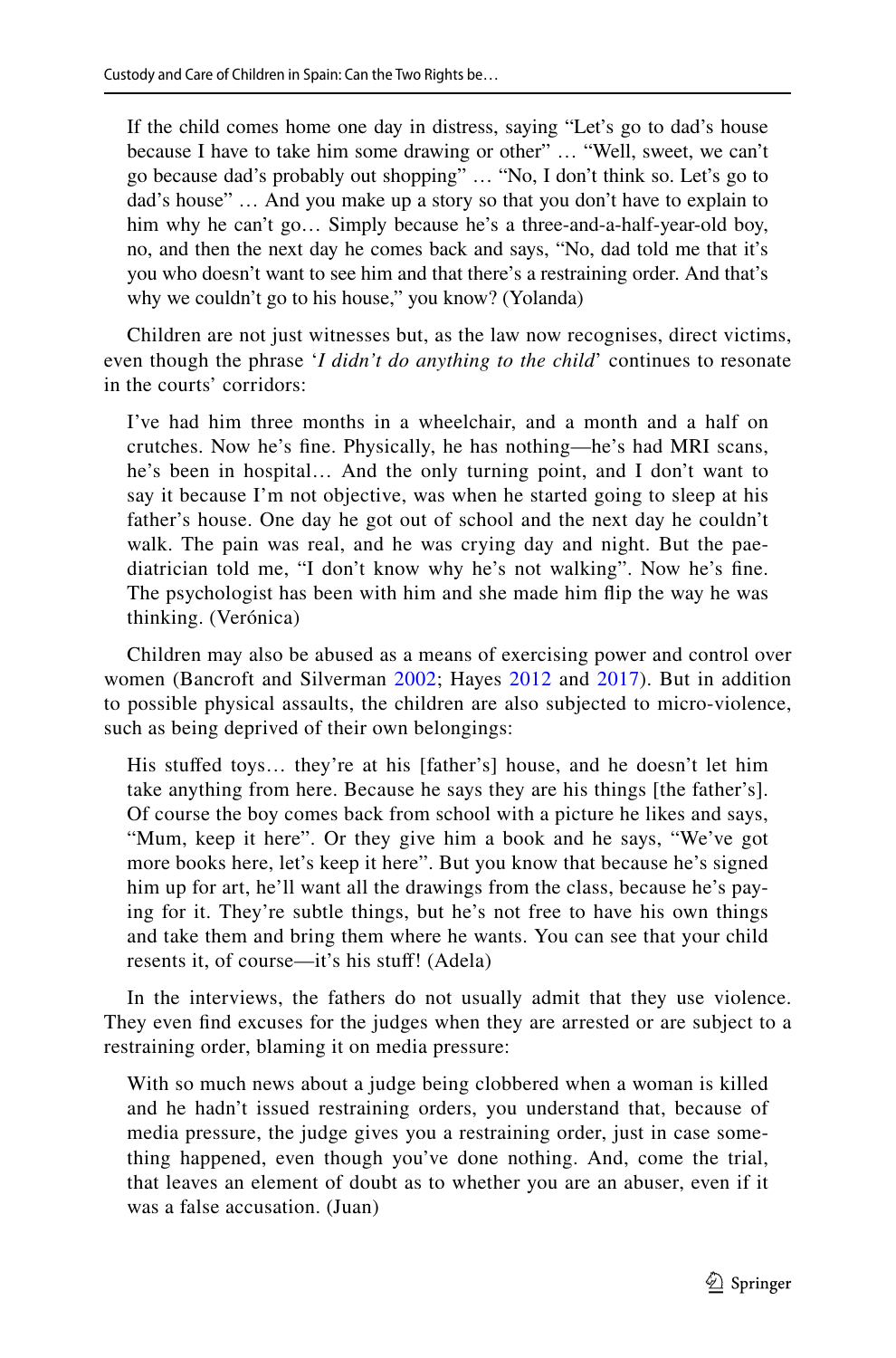On a few occasions they do acknowledge that they use violence:

When I saw the civil guards, my daughter who was three was next to me, and my reaction was that, I told my wife: "If you speak to me like that again in front of my daughter, I'll cut your throat and throw you in a hole". That's what I told her, I admit it. (Ferran)

The father–child bond is a fundamental element in culture, even in the cases of confict that we are considering, but on some occasions, such as those investigated here, it can end up being painful and harmful to the child.

## **Stereotypes of Mothers and Fathers in the Divorce Courts**

The way that interviewees reconstructed their relationship with the legal system reveals how gender stereotypes operate. Fathers feel singled out by society as perpetrators of violence, experiencing it as a stigma. According to them, the laws and the media favour women, putting men at a disadvantage before the law. Navarro-Fletcher and Díaz-Martínez, members of the research team, point out that the men interviewed "perceive that, regardless of the court result or of their various encounters with the system, because they are men, they are already unlikely to be listened to, and may even be viewed, by default, as aggressors" (Navarro-Fletcher and Díaz-Martínez [2020,](#page-21-20) 119). Nevertheless, with a few exceptions, when asked about their case, they say that they have been lucky because they were given a good judge and are quite satisfed with the court result. We also noticed that they repeatedly gave a positive assessment of their relationship with the police even in cases where they had been arrested. A good example of this is the following testimonies:

There are false reports all the time; there are many men who are fucked up because of that… Thank God, I was lucky. (Bernardo)

The trial, yes, I think it was fair. Even though the media criminalise men, for me the trial, in my opinion, was fair. (Lorenzo)

Lorenzo also tells us what happened after a call from his ex-wife to the police:

The police went back and forth, and the inspector said, "Go, take off your vests, nothing's happening here". And he turns to me and says, "You're going to have to come with us, lad… but you should know that if it's a false report, then you can report it. (Lorenzo)

In contrast, Samper-Gras, a member of the same research team, recounts that "there is an accepted social image that mothers always get sole custody in court" (Samper-Gras [2020](#page-21-21), 147), which as we have seen, is no longer the case due to the notable growth in joint custody. And, this supposedly positive (but distorted) image of women's position in court is, we are told, supplemented by a legal discourse that portrays them as "lying and ambitious women", playing out a fake parental alienation syndrome (PAS) (Boyd [2010\)](#page-20-14), in order, supposedly, to break the bond between the children and their father, manipulating emotions in order to hold onto the marital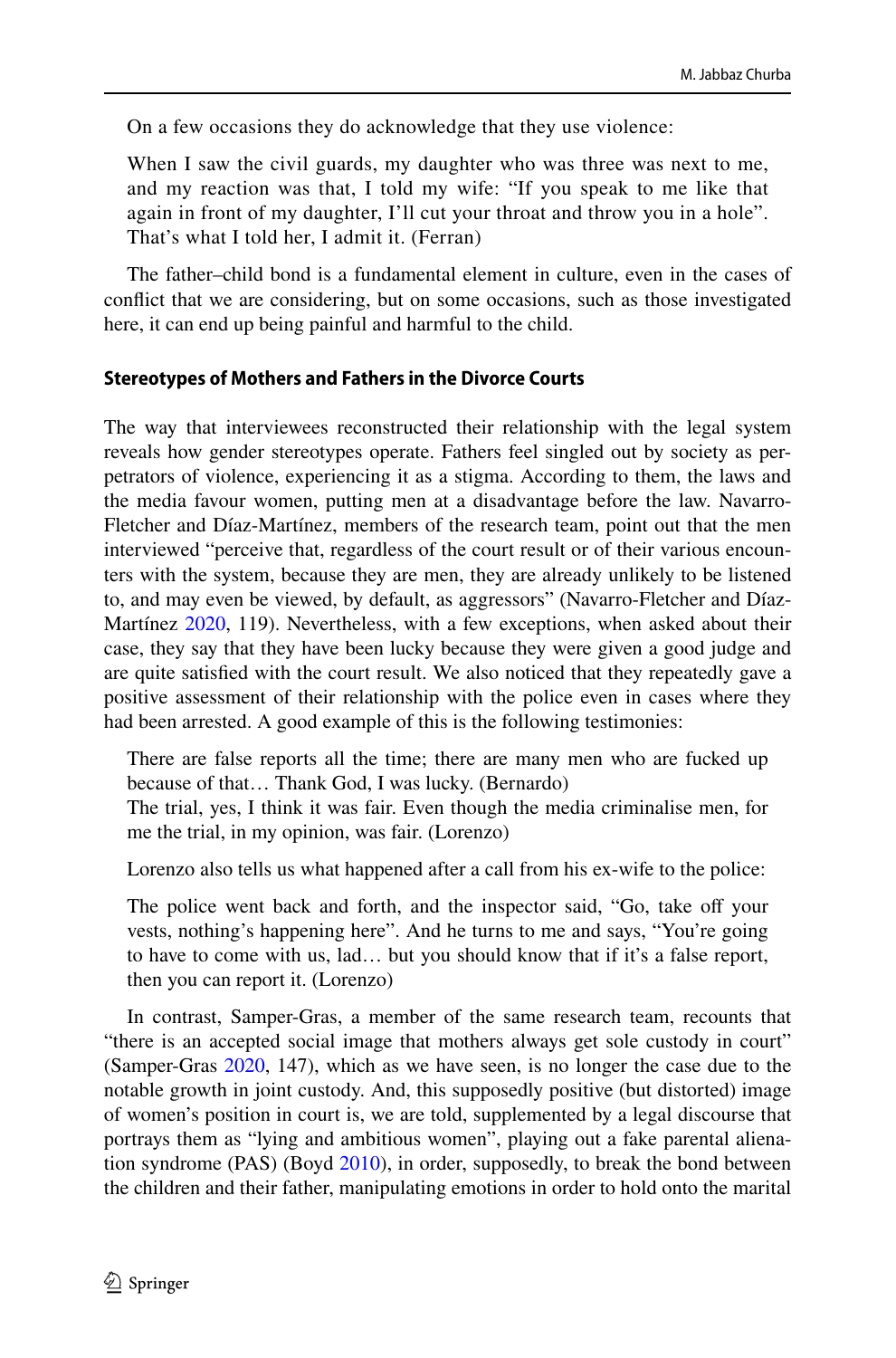assets. But, unlike men, they express great discomfort at the treatment they receive in the courts:

Based on my experience of what happens in the courts, I have seen that we are not credible. They [men] put on the faces of good people, little lambs, and we are always the ones questioning them, we always have to prove everything, and when it's psychological violence, it's very difficult to prove, unless you have a great professional in front of you who can detect it from the four sentences you say to her. (Estela)

For a lot of the time they kept insisting: "These are false accusations for your own ends… of course, you don't want it [custody] to be joint, what you want..." And I can tell him, look, "joint" is going to be a blessing compared to the contact arrangements I have now. At least for me. As for the boy… No! because as soon as he started to spend nights with him, he began to protest… And I was speaking from the heart: all this about "joint" and it's so much rubbish… what do you mean that we don't want "joint"?… Look, what I want is to live in peace… Those were two horrendous years. (Cristina)

They describe how, in their experience, gender stereotypes condemn them, because it is always women who are accused of false reporting and PAS (Rodríguez and Bodelón [2014](#page-21-22)). In our review of divorce orders, PAS is mentioned several times as an argument for denying a woman custody. The words 'manipulation', 'instrumentalisation', and 'parental interference' also appear as cover phrases to avoid the term PAS, while serving the same purpose, namely secondary victimisation of women.

As the accounts show, children can certainly get caught, either in the crossfre of accusations and contempt or by aggression coming from one side only, when one parent maintains a reasonable position and the other does not. But words of disdain and disparagement do not generally lead to a break with the minor. In any case, recommending or ruling against a child's wishes is questionable since, at the very least, the courts should take steps (with psychological experts, for example) to fnd out how the child is doing, what their reasons for refusing contact with a parent are and the stressful situations they may be sufering.

Court rituals make it hard to fnd clarity, dismantle prejudices, or tell about the processes experienced. Only fragments can be recounted, and testimony about the problems ends up being superficial. This is aggravated when the conflict is recurrent, because at each trial the parties have to adjust to what they are asked in the new situation, as if they were discrete, separate situations, as if they were not part of the same story.

#### **A Parent's Ability to Care**

In deciding on a custody regime, the legislation states that the court must take into account whether both parents provided care before separation. For this reason, in many judgments we observe the expression 'the parent's ability to care'. This ability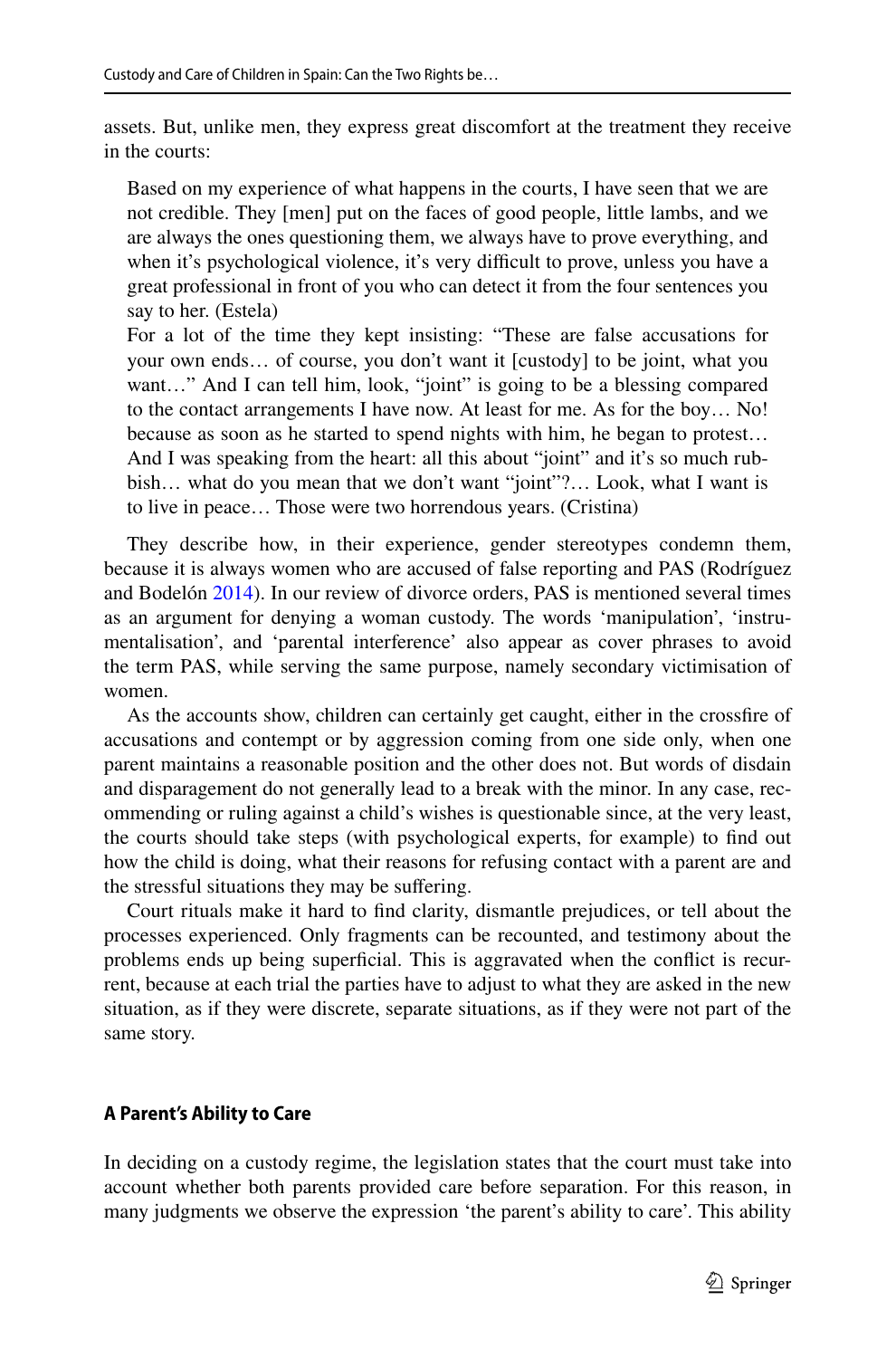is interpreted in a biased manner by the courts, depending on whether it applies to a man or a woman (Eichler [1991](#page-20-15); Díaz et al. [2016\)](#page-20-10). In the case of men, it is a potential ability and implies a second chance. In the case of women, the care they have given is evaluated so that they have to prove that they are good mothers. Some of the experts consulted pointed out:

- a. Due the very nature of social beliefs, mothers are thought to have a greater capacity for care than fathers, though (surprisingly) this has no particular impact on the allocation of custody and care to the mother in some courts, as they (increasingly) prioritise joint custody regardless of the child's best interests. This is a reality, attributable to most judges' and prosecutors' lack of a gender perspective. (Family Meeting Point)
- b. There is no doubt that judges, like other people in our society, are conditioned by patriarchal ideology or an ideology of male supremacy and are much more indulgent in assessing men's capacity for care than women's. They take it for granted that care belongs to women and that fathers can do it too, even if they have never done so prior to the break-up. (Lawyer, a woman who specialises in family law)

Both opinions indicate a double standard (Eichler [1991\)](#page-20-15) because on the one hand women are considered to be the carers, but in the end, the decisions may favour men because it is assumed that the tasks of raising children can be taken up by anyone.

## **Third moment: The Vicious Circle of Economic Abuse**

One part of the confict between the former couple is expressed through the maintenance allowance. Money has been considered by classical economists as the general equivalent of commodities, but Zelizer  $(2011)$  $(2011)$  notes that not all money has the same social meaning. In fact, child maintenance or alimony involves a transfer of money from one parent to another to cover the expenses of the children they have in common, so it has a strong symbolic content. This seems to enable both parents to exercise a particular type of control over this money, which belongs to the children.

When there is exclusive maternal custody, the fathers retain their role as economic providers because they are the ones who pay the allowance, but they lose presence and power. This feeling increases when there are new partners, a feeling of a displaced father emerges.

They met an intruder, that they did not know who he was, and were forced to accept him, for good or ill. In the same house, in the same room I was in. She'd replaced one piece with another. (Dimitri)

The loss of power and the feeling of exclusion are perhaps the factors that explain the fact that most joint custody is requested by fathers. There has also been, as Cozzolino and Williams [\(2017](#page-20-3)) point out, a change in social expectations whereby women are seen as more economically solvent than in the past and men are expected to become more emotionally involved. Such changes would mean women being expected to be more involved in economic support and men in the care.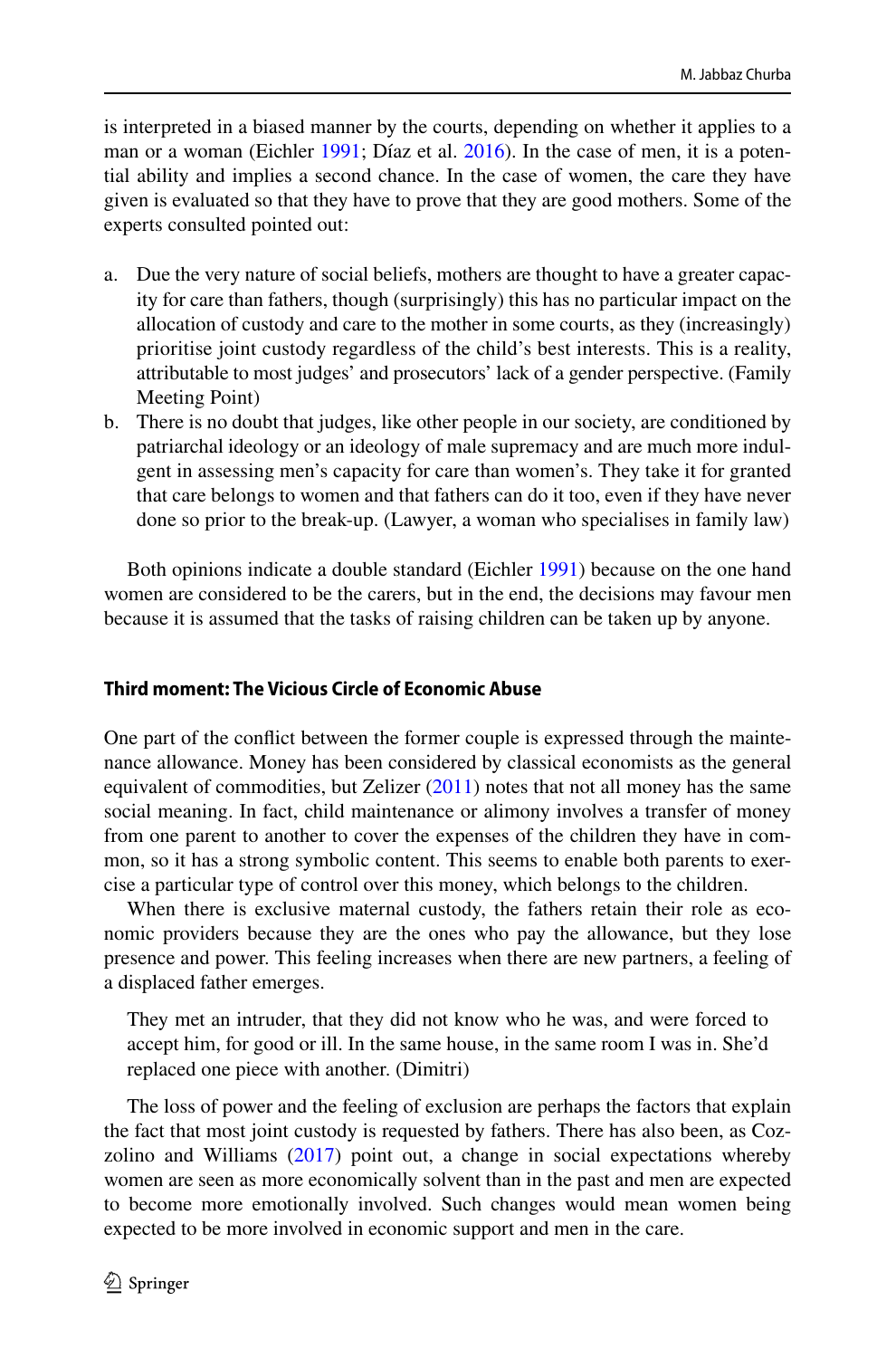In our research, however, several women have pointed out to us that their former partners have camoufaged their income in order to reduce the maintenance, though they then compensate with direct gifts to their children. Kristin Natalier notes that there is "post-separation economic abuse related to child support, which refects and reproduces the gendered social order" (Natalier [2018](#page-21-23), 122). Economic abuse, from our perspective, consists of limiting payments with the aim of regaining some of the control lost in a social space to which the fathers no longer belongs, such as, that of the new family that includes the mother, the children and perhaps, other new members. We have observed that an invisible war of attrition is being waged, always framed within certain limits, so that it remains within the space of everyday life. When too many tensions accumulate, we move from economic abuse to open confict in the legal sphere. There are games, played with a knowledge of how much to tighten the grip and then loosen up and be more conciliatory, and then tighten again, until the situation becomes too much and ends up with a lawsuit in the courts.

I've managed to get it ordered by the court but he keeps failing to pay, so the fear continues. The payment for August still hasn't come through, as of now, as well as 200 euros that he hasn't paid us. I mean… but there comes a time when I just want to be calm, so if you don't come [to pick up the child], if you tell me on the day itself, I'll make the changes, even if it's not my turn and he should be relying on his own people… you know, going to law over small things is exhausting. (Estela)

He breaks part of the agreement and, in addition, Estela is afraid and intimidated; he is physically very big and threatens her verbally. She can go back to the courts, but as she says, it "is exhausting". Estela prefers to seek informal arrangements, even if they are temporary. The situation described here was repeated in several other interviews.

The fndings from our study demonstrate that the court order is valued by women, because it is an objective ruling established by an authority that allows them to persuade their ex-spouses to follow externally established regulations. And if the men do not keep to them, they can go to court to have the order enforced. Nonetheless, the other party knows that the cost to her of enforcing it is high, because it involves a complaint, within the courts' timetable, along with the stress of repeated legal proceedings. There are power games in the gap between what is established by the order and complying with it, and these are dependent on what is at stake in complying or failing to comply. There is an emotional and economic cost in turning a blind eye and there is an emotional and time cost in reporting non-compliance. As Sullerot points out, "time is perhaps the most pressing and most important dimension in a woman's life" (Sullerot [1988,](#page-21-24) 389), and hunger for time is hugely significant in the decisions that women make.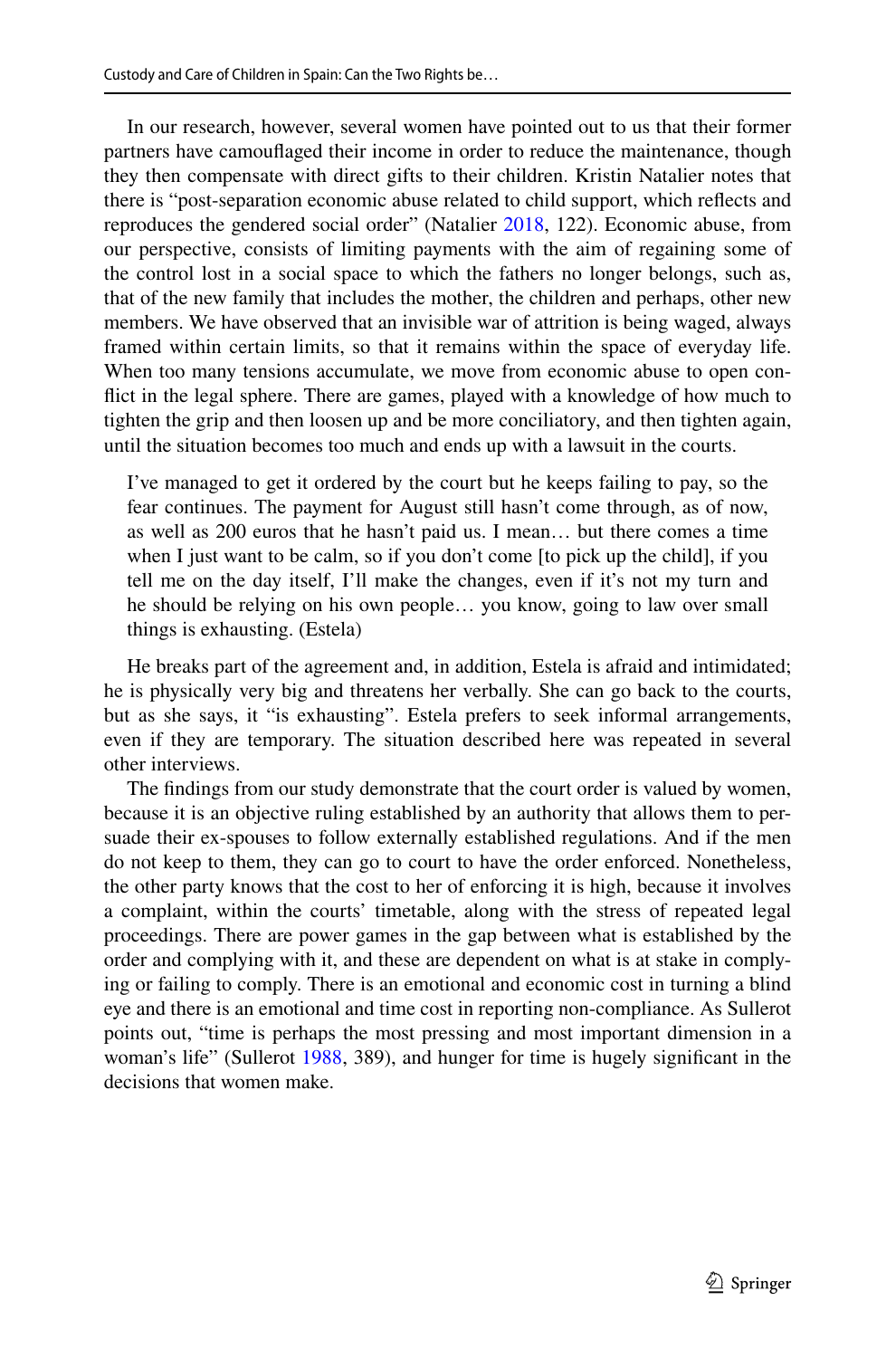## **Motherhood under Threat**

María met Pedro in a pub and they began to see each other, from time to time, until they ended up living together in María's house. Pedro was 11 years younger and she was delighted when he proposed that they should have a child together.

I was as happy as Larry. I got pregnant right away. Of course, I had a risky pregnancy: at forty… The truth is that I enjoyed it very much. But then he started to disappear. He and his family had a bar, and it started that he was never in a hurry to come home. He was always doing his own thing, with these guys, with those. I'd wake up and see that he wasn't there; at three in the morning, at four. I was his secretary, his diary, his cook, his ironer….

First he was insulting me, that I was hysterical, embittered, unhappy, that I wanted to ruin his life too. And he threatened that if I made any decision, I'd get minimum access to my daughter. I kept on putting up with it, kept thinking that this can be solved. Of course, the disconnection's growing. He just sees you as a row waiting to happen, to throw things in your face. Then, he went and punched me in the glasses and didn't even stop to say, "Oh, I'm sorry. Did I hurt you?". He gave me the feeling of… contempt. Other times, yes, he'd say to me, "I'm going to change, forgive me". Once he gave me a push and hit me against the wall. At that moment I saw my daughter in the doorway. And that's when I said: "Never again. It's over" [without reporting him]. (María)

In the interview she stresses that it was seeing her daughter there that led her to make the decision.

Once I'd made the decision, it was as if all the suffering had gathered around me, and I needed to get out of there. Out of the door, over the balcony, wherever I could. (Maria)

Boyd ([2010\)](#page-20-14) analyses the dilemmas faced by mothers who sufer violence and points out that among the factors they weigh up when deciding whether to stay or leave, the responsibility to protect their children plays an important role. But then, their experiences with the courts can re-victimise them. They find it difficult to move between courts with diferent jurisdictions—criminal, family—that have no coordination and insufficient gender training to understand the risks the women and their children are trying to escape from. Watson and Ancis indicate that "because a woman has left an abusive relationship does not mean that the abuse has subsided" [\(2013](#page-22-1), 167).

In a relationship where there is abuse, confict is a constant because through it one partner maintains coercive control, which Samantha Jefries defnes as "a pattern of on-going intentional domineering tactics employed by (usually) male perpetrators with the intent of governing their female victim's thoughts, beliefs or conduct and/or to punish them for resisting their regulation" (Jefries [2016,](#page-21-25) 1). And to avoid negative consequences, such as insecure attachment in younger children, support should be provided to mothers who sufer violence and the sooner, the better (McIntosh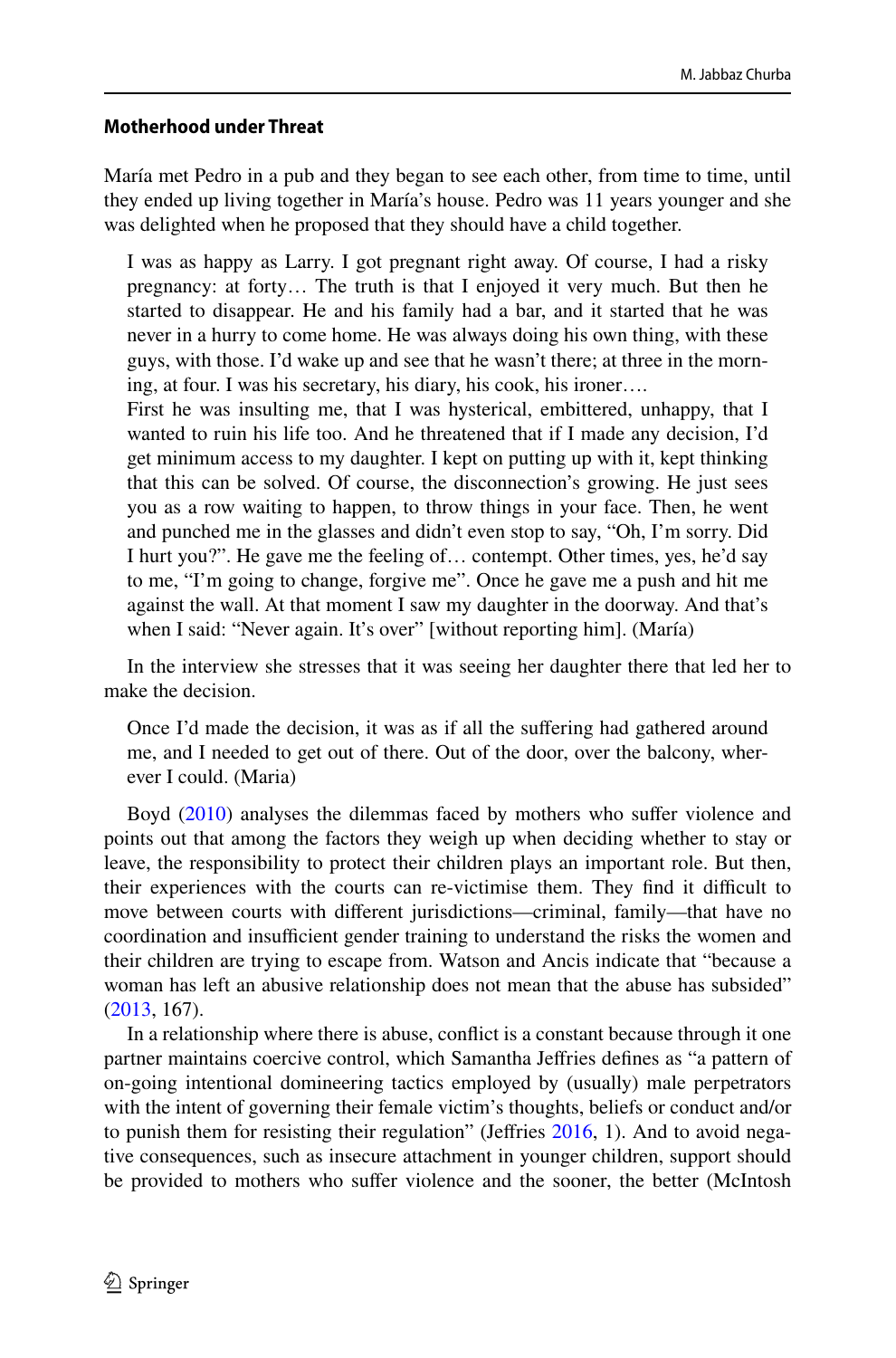et al. [2019](#page-21-26)). Intervention is needed to avoid far-reaching consequences over time, such as the vicious circle of economic ause and "custody stalking" (Elizabeth [2017\)](#page-20-12).

Motherhood under threat can be the result of constantly questioning the mother's authority through all kinds of mechanisms, which end up forming a vicious circle creating never-ending confict after the divorce decree. The failure to comply with court decisions becomes chronic, making the process of separation endless and Kafkaesque. Women are threatened in many ways, put under fnancial pressure and fear for their children's emotional well-being and physical safety while they are in their father's house. We have seen that parental rights are rarely suspended after a divorce, even when violence occurs. Mothers, spending more time with their children, make decisions without consultation, due to lack of time or difculties in communicating with their ex-partner. Fathers resent this as an infringement of their parental authority or as a limitation of their patriarchal decision-making power. The mother's status or 'motherhood' is threatened because almost all the decisions she makes are questioned in front of the children, by a father who now gets involved and gives his opinion about whether or not they can attend an activity, birthdays, how to celebrate a First Communion, camps, holidays, visiting the dentist, etc. These decisions were part of the job of childcare, which he did not usually take responsibility for before.

In the worst cases, there are also emails with accusations and calls at any hour. Added to these are emails or texts to children involving emotional blackmail, which produce sufering and are a form of psychological violence. Another way fathers may convey their questioning of maternal authority is to change their mind about agreements. Disputes about extra expenses, from medical or dental expenses to social and cultural activities, games and sports, are also common.

Another tactic in this area, which both mothers and fathers report, is the marking of territory, controlling or preventing the children's communication with the other parent during the whole time they are visiting their home.

Psychological damage is not as immediately visible as physical damage. And, although we have described here how it appears in the post-divorce stage, its roots must be sought much further back.

In short, caring for children involves all kinds of difficulties, across multiple dimensions, because care is physical, emotional, psychological, intellectual and social at the same time. But the power games related to parental authority stand in the way of care for and the well-being of the children, and put them in a very vulnerable situation.

#### **Conclusions**

In this study, we have highlighted that our research focused on special cases, as only 20% of children's residence arrangements are the subject of dispute. Therefore, it is important to emphasise that many debates omit this fundamental variable: the degree of confict between the partners in the couple, before, during and after the break-up. The legal approach must be specifc to each situation. Here we show the complexity that exists in contested divorces where there are children, from a sociological approach and taking the mothers and fathers as the main interlocutors.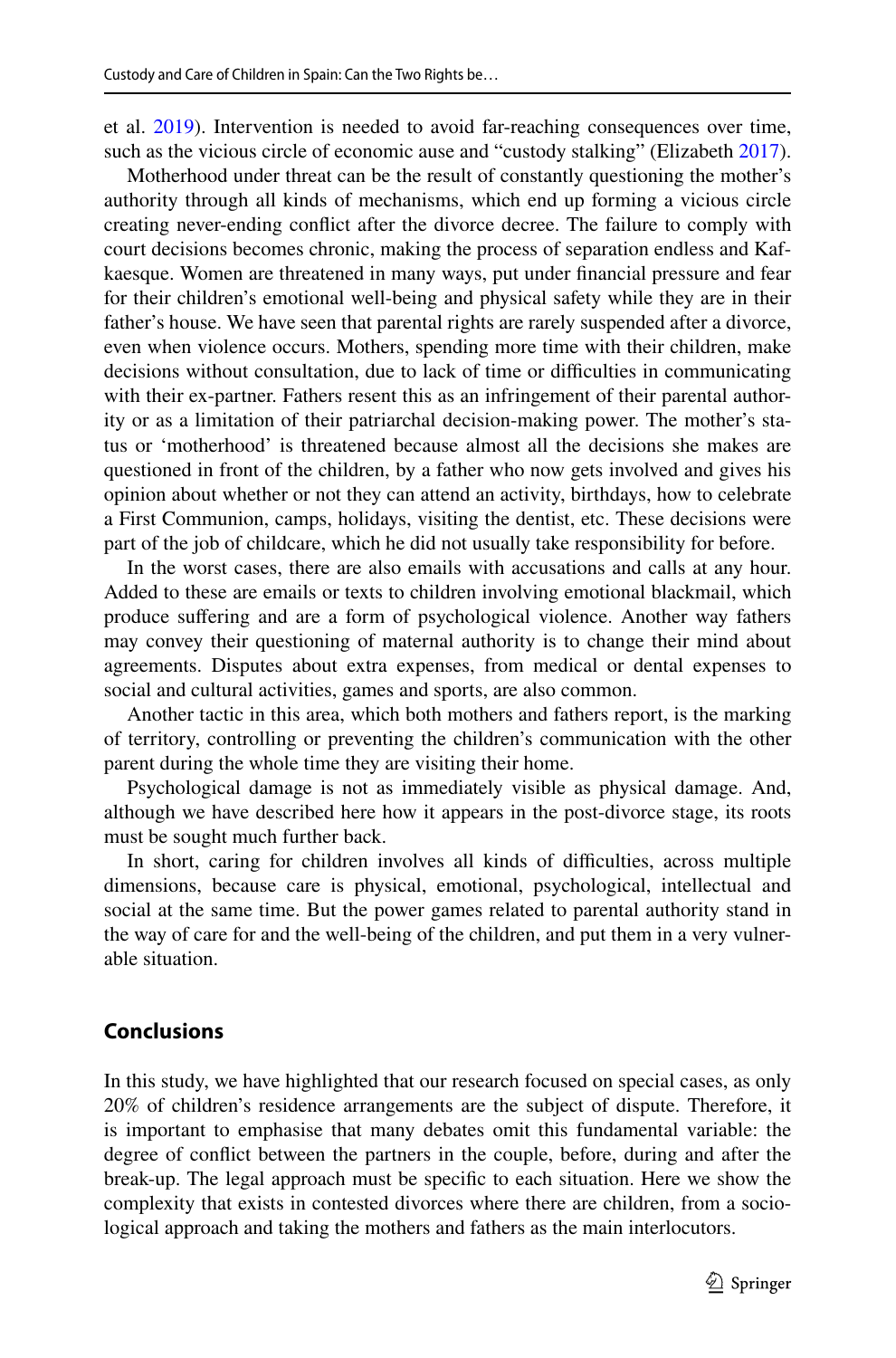We have tried to reveal aspects that remain in the shadows and that are not evident or drawn attention to in the legal proceedings. No general position for or against joint custody is proposed here, but we do give several warnings about the possibility of cases of hidden gender-based violence, with all the consequences that this has for women and children. In addition, we indicate the possibility of producing gender bias, such as the double standard described (Eichler [1991;](#page-20-15) Díaz et al. [2016\)](#page-20-10), whereby the pre-break-up care provided by mothers and fathers is assessed diferently by the courts.

In addition, we have observed that the job of caring, while the couple was together, involves an invisible contribution by women to the family, with generally negative repercussions on their personal income. And this situation is not recognised in economic terms in divorce proceedings. Divorce itself entails signifcant economic costs and during the proceedings, women must balance the roles of providing economically and caring, often alone. Institutions' gender blindness to the economic value of care and its impact on earnings during the life of a couple is a further vulnerability added to women's situations in child custody cases.

The lack of social consensus on how best to protect the child's best interests was no obstacle to promoting joint custody in Spain. The data presented here show its rapid progress, but no signifcant correlation in terms of shared parental responsibility for care (Fernández Rasines [2016\)](#page-20-4). Custody and care should come together, and this does not mean either parent giving up contact, which can occur through an appropriate contact arrangement.

The voices of children must be listened to and greater attention paid to women's testimonies, even when they have not reported violence, putting aside the stereotypes that, to this day, present them with the dilemma of remaining silent or being socially labelled.

The principle of the child's best interests appears repeatedly in legal rhetoric. However, the needs of children are neglected because the belief that they may be manipulated deprives them of their right to be taken into account. Furthermore, the courts' timetables and rituals do not accommodate the possibility of revealing what is really happening in the case of a child who does not want to have contact with a parent.

Divorce is not the end of the former partners' bond when there are children in common. Gender analysis allows us to observe, in addition, that when there is violence, it is perpetuated through a strategic use of parental authority. Men who have previously been uninterested in day-to-day decisions exert an obsessive and aggressive infuence on micro-decisions that afect daily life because parental authority is a right that supports them. We have described the vicious circle that comes into play over child maintenance and micro-decisions, although the fathers try not to go too far because they can be reported. Even so, appeals to the courts are numerous. Motherhood comes under threat in these power games that constantly challenge it.

Social pacts such as the one that gave rise to this study can promote the visibility of realities that legal formalities systematically flter out because as with any cultural change, incorporating the gender perspective into institutions requires time and, above all, social and political alliances, both inside and outside the judiciary, with a real commitment to equality. Joint custody may be a good to aspire to but we do not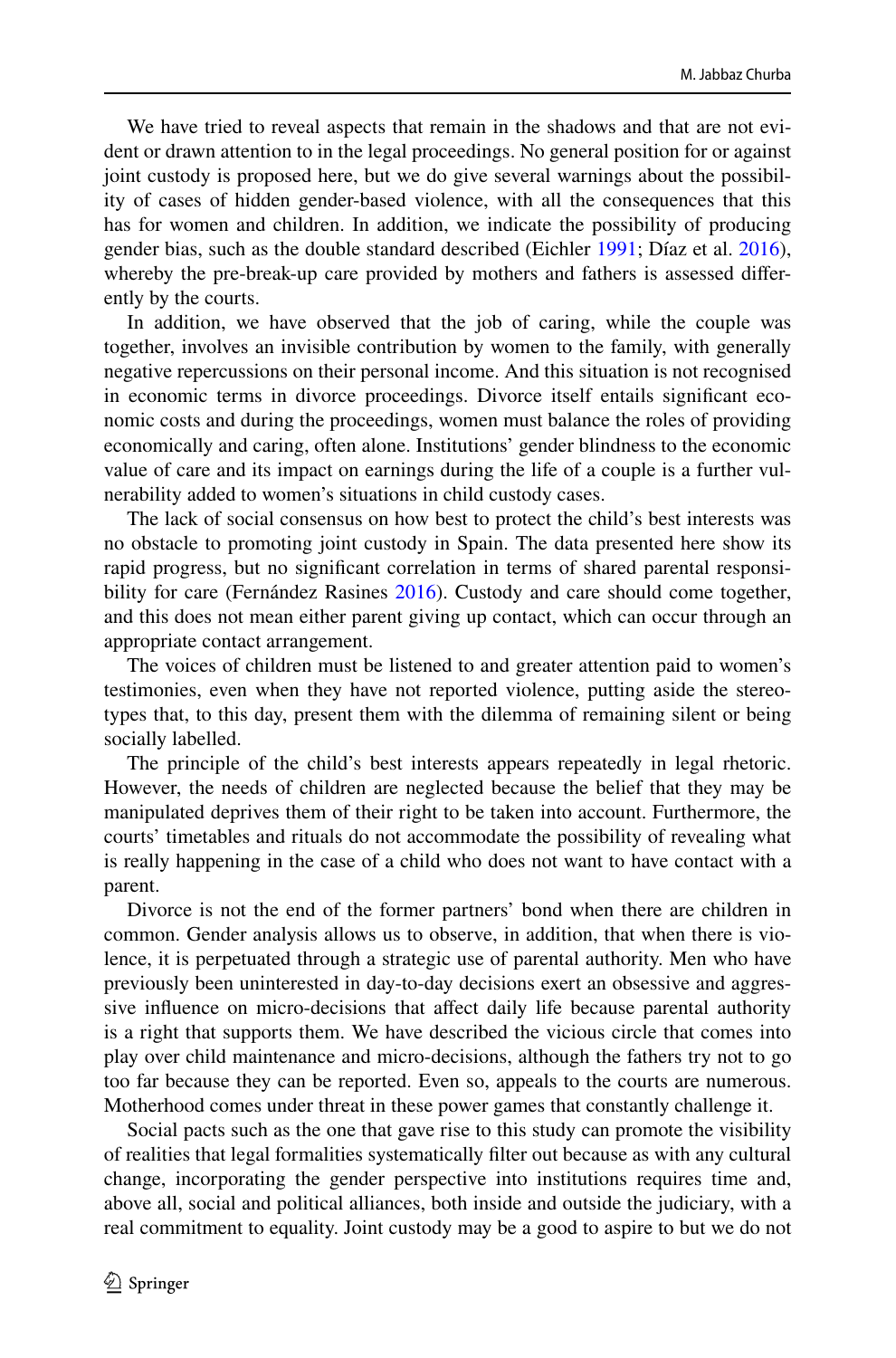live in an ideal world, and we must advance by improving shared parental and public responsibility, achieving a better connection between custody and care, to improve the real world.

**Acknowledgement** I would like to thank Capitolina Díaz-Martínez for her major contribution to this research. We collaborated in coordinating this study, which was fnanced by the Valencian government within the framework of the Valencian Pact against Gender-based Violence.

**Open Access** This article is licensed under a Creative Commons Attribution 4.0 International License, which permits use, sharing, adaptation, distribution and reproduction in any medium or format, as long as you give appropriate credit to the original author(s) and the source, provide a link to the Creative Commons licence, and indicate if changes were made. The images or other third party material in this article are included in the article's Creative Commons licence, unless indicated otherwise in a credit line to the material. If material is not included in the article's Creative Commons licence and your intended use is not permitted by statutory regulation or exceeds the permitted use, you will need to obtain permission directly from the copyright holder. To view a copy of this licence, visit [http://creativecommons.org/licen](http://creativecommons.org/licenses/by/4.0/) [ses/by/4.0/](http://creativecommons.org/licenses/by/4.0/).

# **References**

- <span id="page-20-1"></span>Alascio Carrasco, Laura. 2011. La Excepcionalidad de la Custodia Compartida Impuesta (art. 92.8 CC). *InDret*, 2.
- <span id="page-20-13"></span>Bancroft, Lundy, and Jay Silverman. 2002. *The Batterer as Parent: Addressing the Impact of Domestic Violence on Family Dynamics*. Thousand Oaks, CA: Sage.
- <span id="page-20-14"></span>Boyd, Susan B. 2010. Autonomy for Mothers? Relational Theory and Parenting Apart. *Feminist Legal Studies* 18: 137–158.
- <span id="page-20-2"></span>Campo Izquierdo, Ángel L. 2009. Guarda y Custodia Compartida: ¿Se debe Condicionar su Concesión a que exista un Informe Favorable del Ministerio Fiscal? *Diario La Ley* 7206: 3.
- <span id="page-20-8"></span>Conde Pumpido García, L José. 2011. Ley Valenciana de Custodia Compartida. *Revista De Treball, Economia i Societat* 62: 1–30.
- <span id="page-20-3"></span>Cozzolino, Elizabeth, and Christine Williams. 2017. Child Support Queens and Disappointing Dads: Gender and Child Support Compliance. *Social Currents* 4 (3): 228–245.
- <span id="page-20-0"></span>Cruz Gallardo, Bernardo. 2012. *La Guarda y Custodia de los Hijos en las Crisis Matrimoniales*. Madrid: La Ley.
- <span id="page-20-9"></span>Dalkey, Norman C. 1967. *The Rand Corporation*, Santa Monica, California. [https://apps.dtic.mil/sti/pdfs/](https://apps.dtic.mil/sti/pdfs/AD0660554.pdf) [AD0660554.pdf](https://apps.dtic.mil/sti/pdfs/AD0660554.pdf)
- <span id="page-20-10"></span>Díaz, Capitolina, Marcela Jabbaz, Empar Aguado, and Lydia González 2016. Las Brechas de Género: Brecha de Cuidados, Brecha Salarial y Brecha de Tiempo Propio. In *Brecha Salarial y Brecha de Cuidados*, ed. Capitolina Díaz and Carles Simó. Valencia: Tirant lo Blanch.
- <span id="page-20-15"></span>Eichler, Margrit. 1991. *Nonsexist Research Methods: A Practical Guide*. London: Routledge.
- <span id="page-20-12"></span>Elizabeth, Vivienne. 2017. Custody Stalking: A Mechanism of Coercively Controlling Mothers Following Separation. *Feminist Legal Studies* 25: 185–201.
- <span id="page-20-11"></span>Elizabeth, Vivienne, Nicola Gavey, and Julia Tolmie. 2010. Between a Rock and a Hard Place: Resident Mothers and the Moral Dilemmas They Face During Custody Disputes. *Feminist Legal Studies* 18 (3): 253–274.
- <span id="page-20-7"></span>Fehlberg, Belinda, Lisa Sarmas, and Jenny Morgan. 2018. The Perils and Pitfalls of Formal Equality in Australian Family Law Reform. *Federal Law Review* 46 (3): 367–396.
- <span id="page-20-4"></span>Fernández Rasines, Paloma. 2016. Parentalidad: Leyes, Normas y Prácticas Parentales. *Quaderns-e De L'institut Català D'antropologia* 21 (2): 119–134.
- <span id="page-20-6"></span>Gaitán Muñoz, Lourdes. 2018. Los Derechos Humanos de los Niños. Ciudadanía más allá de las "3Ps". *Sociedad e Infancias* 2: 17–37. <https://doi.org/10.5209/SOCI.59491>.
- <span id="page-20-5"></span>Gálvez-Muñoz, Lina. 2016. *La Economía y los Trabajos de Cuidados*. Madrid: Deculturas.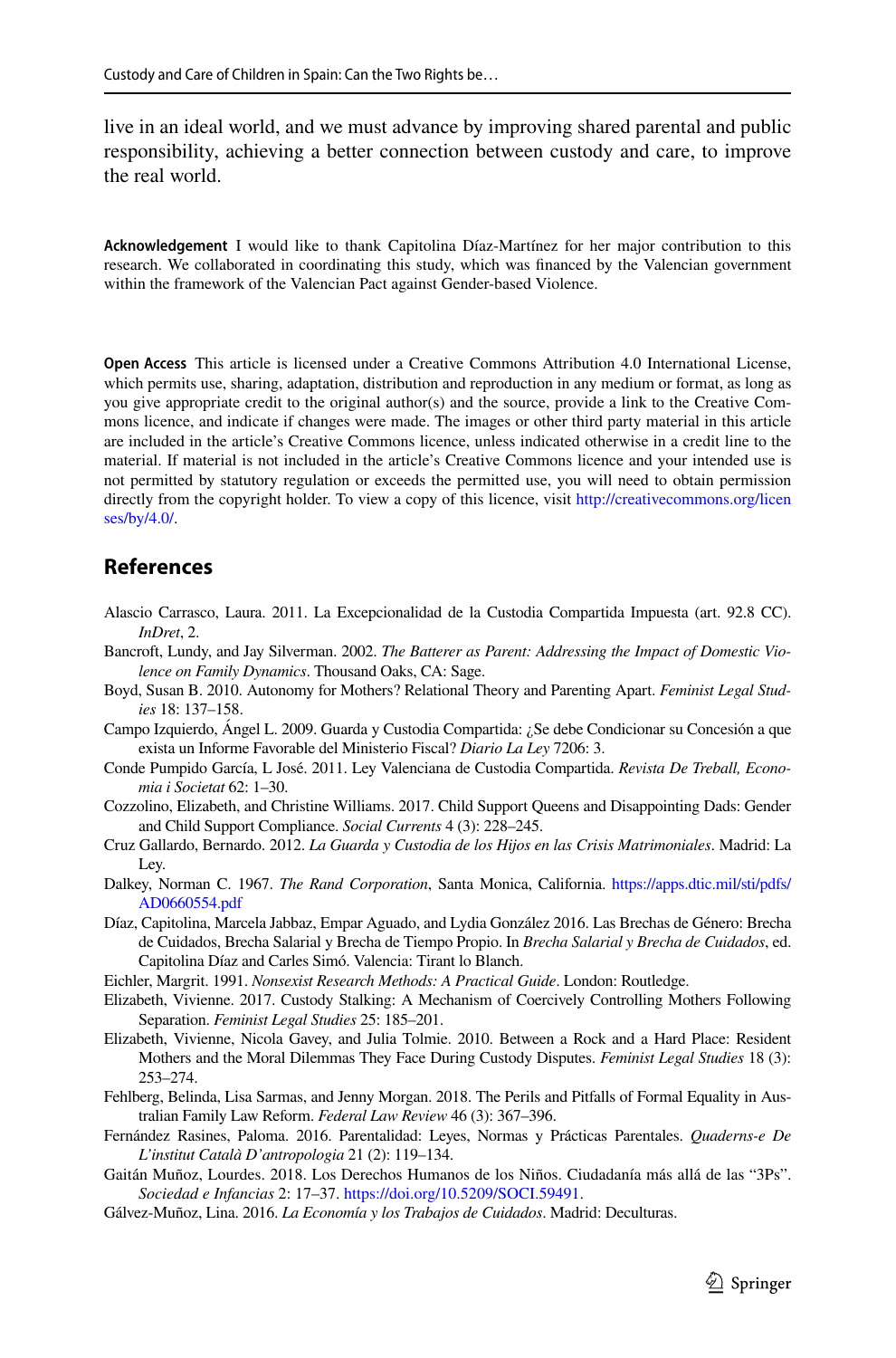- <span id="page-21-10"></span>General Council of the Judiciary. 2016. *Guía Práctica de la Ley 1/2004 de Protección Integral contra la Violencia de Género*. [http://www.poderjudicial.es/cgpj/es/Temas/Violencia-domestica-y-de-genero/](http://www.poderjudicial.es/cgpj/es/Temas/Violencia-domestica-y-de-genero/Actividad-del-Observatorio/Guias-practicas/Guia-practica-de-la-Ley-Organica-1-2004--de-28-de-diciembre--de-Medidas-de-Proteccion-Integral-contra-la-Violencia-de-Genero--2016-) [Actividad-del-Observatorio/Guias-practicas/Guia-practica-de-la-Ley-Organica-1-2004--de-28-de-dicie](http://www.poderjudicial.es/cgpj/es/Temas/Violencia-domestica-y-de-genero/Actividad-del-Observatorio/Guias-practicas/Guia-practica-de-la-Ley-Organica-1-2004--de-28-de-diciembre--de-Medidas-de-Proteccion-Integral-contra-la-Violencia-de-Genero--2016-) [mbre--de-Medidas-de-Proteccion-Integral-contra-la-Violencia-de-Genero--2016-](http://www.poderjudicial.es/cgpj/es/Temas/Violencia-domestica-y-de-genero/Actividad-del-Observatorio/Guias-practicas/Guia-practica-de-la-Ley-Organica-1-2004--de-28-de-diciembre--de-Medidas-de-Proteccion-Integral-contra-la-Violencia-de-Genero--2016-). Accessed 30 Oct 2019.
- <span id="page-21-4"></span>Gilmore, Stephen. 2006. Contact / Shared Residence and Child Well-being: Research Evidence and its Implications for Legal Decision-making. *International Journal of Law, Policy and the Family* 20 (3): 344–365.
- <span id="page-21-9"></span>Glaser, Barney G., and Anselm Strauss. 1967. *The Discovery of Grounded Theory Strategies for Qualitative Research.* Chicago: Aldine.
- <span id="page-21-5"></span>Hacker, Daphna. 2008. A Legal Field in Action: the Case of Divorce Arrangements in Israel. *International Journal of Law in Context* 4 (1): 1–33.
- <span id="page-21-16"></span>Harrison, Christine. 2008. Implacably Hostile or Appropriately Protective? Women Managing Child Contact in the Context of Domestic Violence. *Violence against Women* 14: 381–405.
- <span id="page-21-19"></span>Hayes, Brittany E. 2012. Abusive Men's Indirect Control of their Partner During the Process of Separation. *Journal of Family Violence* 27: 333–344.
- <span id="page-21-15"></span>Hayes, Brittany E. 2017. Indirect Abuse Involving Children During the Separation Process. *Journal of Interpersonal Violence* 32 (19): 2975–2997.
- <span id="page-21-6"></span>Hunter, Rosemary. 2015. More than Just a Diferent Face? Judicial Diversity and Decision-making. *Current Legal Problems* 68 (1): 119–141.
- <span id="page-21-2"></span>Jabbaz-Churba, Marcela and Díaz-Martínez, Capitolina. 2020. *Menores en Disputa. Custodia, Visitas y Patria Potestad en la Comunidad Valenciana*. Valencia: Tirant lo Blanch.
- <span id="page-21-25"></span>Jefries, Samantha. 2016. In the Best Interests of the Abuser: Coercive Control, Child Custody Proceedings and the "Expert" Assessments that Guide Judicial Determinations. *Laws* 5 (1): 14.
- <span id="page-21-7"></span>Jick, Todd 1979. Mixing Qualitative and Quantitative Methods. Triangulation in Action. *Administrative Science Quartely*, 24 (4): 602–661.
- <span id="page-21-18"></span>Lindauer, Margo. 2012. Damned If You Do, Damned If You Don't: Why Multi-Court-Involved Battered Mothers Just Can't Win. *American University Journal of Gender, Social Policy & the Law* 20 (4): 797–822.
- <span id="page-21-3"></span>Linstone, Harold A., and Murray Turof. 2011. Delphi: A Brief Look Backward and Forward. *Technological Forecasting and Social Change* 78 (9): 1712–1719.
- <span id="page-21-26"></span>McIntosh, Jennifer, Evelyn Tan, Alytia Levendosky, and Amy Holtzworth-Munroe. 2019. Mothers' Experience of Intimate Partner Violence and Subsequent Ofspring Attachment Security Ages 1–5 Years: A Meta-Analysis. *Trauma, Violence, & Abuse*, 1–15.
- <span id="page-21-14"></span>Ministry of Health, Social Services and Equality. 2015. *Macroencuesta de Violencia Contra la Mujer.* [https://](https://violenciagenero.igualdad.gob.es/violenciaEnCifras/estudios/colecciones/pdf/Libro_22_Macroencuesta2015.pdf) [violenciagenero.igualdad.gob.es/violenciaEnCifras/estudios/colecciones/pdf/Libro\\_22\\_Macroencue](https://violenciagenero.igualdad.gob.es/violenciaEnCifras/estudios/colecciones/pdf/Libro_22_Macroencuesta2015.pdf) [sta2015.pdf](https://violenciagenero.igualdad.gob.es/violenciaEnCifras/estudios/colecciones/pdf/Libro_22_Macroencuesta2015.pdf). Accessed 18 June 2021.
- <span id="page-21-11"></span>Moreno-Colom, Sara, Marc A. Cosp, and Vicent B. Català. 2018. La Masculinización del Tiempo Dedicado al Trabajo Doméstico Rutinario. *Revista Española De Investigaciones Sociológicas* 163: 41–58.
- <span id="page-21-8"></span>Morgan, Gareth. 1983. *Beyond method: Strategies for Social Research*. Los Angeles: Sage.
- <span id="page-21-23"></span>Natalier, Kristin. 2018. State Facilitated Economic Abuse: A Structural Analysis of Men DeliberatelyWithholding Child Support. *Feminist Legal Studies* 26: 121–140.
- <span id="page-21-20"></span>Navarro-Fletcher, Viktor and Capitolina Díaz-Martínez. 2020. La Paternidad en Divorcios Litigiosos. In Jabbaz-Churba and Capitolina Díaz-Martínez, *op.cit.,* 117–149.
- <span id="page-21-0"></span>Picontó Novales, Teresa. 2010. *La Custodia Compartida a Debate*. Madrid: Dykinson.
- <span id="page-21-13"></span>Prince Cooke, Lynn. 2014. Gendered Parenthood Penalties and Premiums Across the Earnings Distribution in Australia, the United Kingdom, and the United States. *European Sociological Review* 30 (3): 360–372.
- <span id="page-21-17"></span>Reyes Cano, Paula. 2015. Menores y Violencia de Género: de Invisibles a Visibles. *Anales De La Cátedra Francisco Suárez* 49: 181–217.
- <span id="page-21-22"></span>Rodríguez Luna, R., and E. Bodelón González. 2014. Mujeres Maltratadas en los Juzgados: la Etnografía como Método para Entender el Derecho «en Acción». *Revista De Antropología Social* 24: 105–126.
- <span id="page-21-1"></span>Salas Carceller, Antonio. 2020. *Custodia de Menores: Aspectos Relevantes de la Custodia en los Procesos de Familia. Análisis Normativo y Jurisprudencial.* Coruña, España: Colex Reader.
- <span id="page-21-21"></span>Samper-Gras, Teresa. 2020. La Voz Desprestigiada de las Madres. El Caso de los Juicios por Custodia. In Marcela Jabbaz-Churba and Capitolina Díaz-Martínez, *op.cit.*, 150–171.
- <span id="page-21-12"></span>Simonsen, Marianne and Lars Skipper. 2012. The Family Gap in Wages: What Wombmates Reveal. *Labour Economics* 19 (1): 102–112.

<span id="page-21-24"></span>Sullerot, Evelyn. 1988. *Historia y Sociología del Trabajo Femenino*. Barcelona: Península.